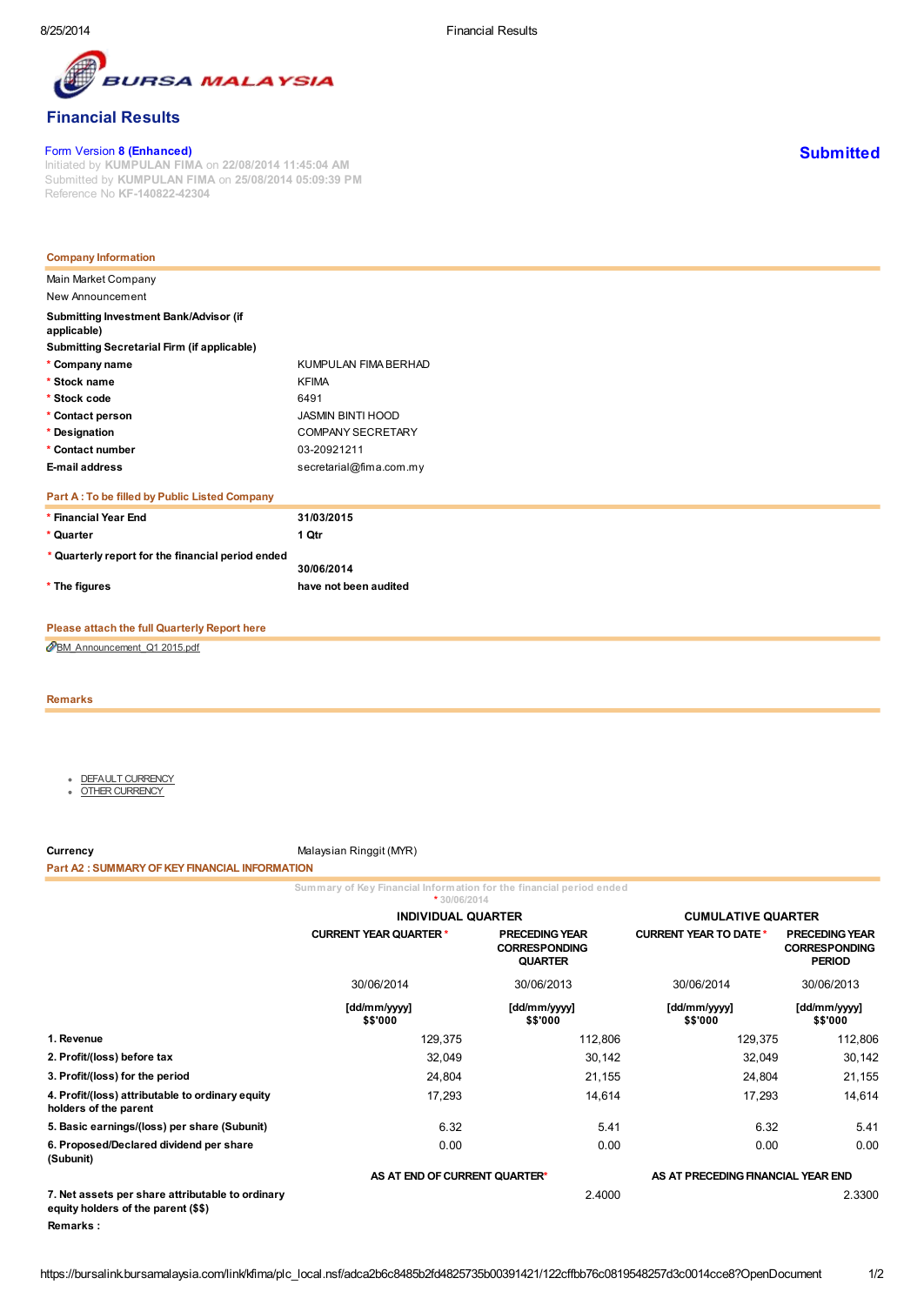#### Definition of Subunit:

In a currency system, there is usually a main unit (base) and subunit that is a fraction amount of the main unit. Example for the subunit as follows:

| Country              | <b>Base Unit</b> | Subunit |
|----------------------|------------------|---------|
| Malaysia             | Ringgit          | Sen     |
| <b>United States</b> | Dollar           | Cent    |
| United Kingdom       | Pound            | Pence   |

#### Part A3 : ADDITIONAL INFORMATION

|                           | <b>INDIVIDUAL QUARTER</b>    |                                                                 | <b>CUMULATIVE QUARTER</b>    |                                                                |  |  |
|---------------------------|------------------------------|-----------------------------------------------------------------|------------------------------|----------------------------------------------------------------|--|--|
|                           | <b>CURRENT YEAR QUARTER*</b> | <b>PRECEDING YEAR</b><br><b>CORRESPONDING</b><br><b>QUARTER</b> | <b>CURRENT YEAR TO DATE*</b> | <b>PRECEDING YEAR</b><br><b>CORRESPONDING</b><br><b>PERIOD</b> |  |  |
|                           | 30/06/2014                   | 30/06/2013                                                      | 30/06/2014                   | 30/06/2013                                                     |  |  |
|                           | [dd/mm/yyyy]<br>\$\$'000     | [dd/mm/yyyy]<br>\$\$'000                                        | [dd/mm/yyyy]<br>\$\$'000     | [dd/mm/yyyy]<br>\$\$'000                                       |  |  |
| 1. Gross interest income  | 1.219                        | l.399                                                           | 1.219                        | 1,399                                                          |  |  |
| 2. Gross interest expense | 0                            | 0                                                               |                              | $\Omega$                                                       |  |  |

#### Remarks :

The gross interest expense are as follows:-

For individual quarter RM'000 (i) as at 30/6/2014 :(57) (ii) as at 30/6/2013:(295)

For cumulative quarter RM'000 (i) as at 30/6/2014 :(57) (ii) as at 30/6/2013:(295)

Note: The above information is for the Exchange internal use only.

© 2014 Bursa Malaysia Berhad. All rights reserved.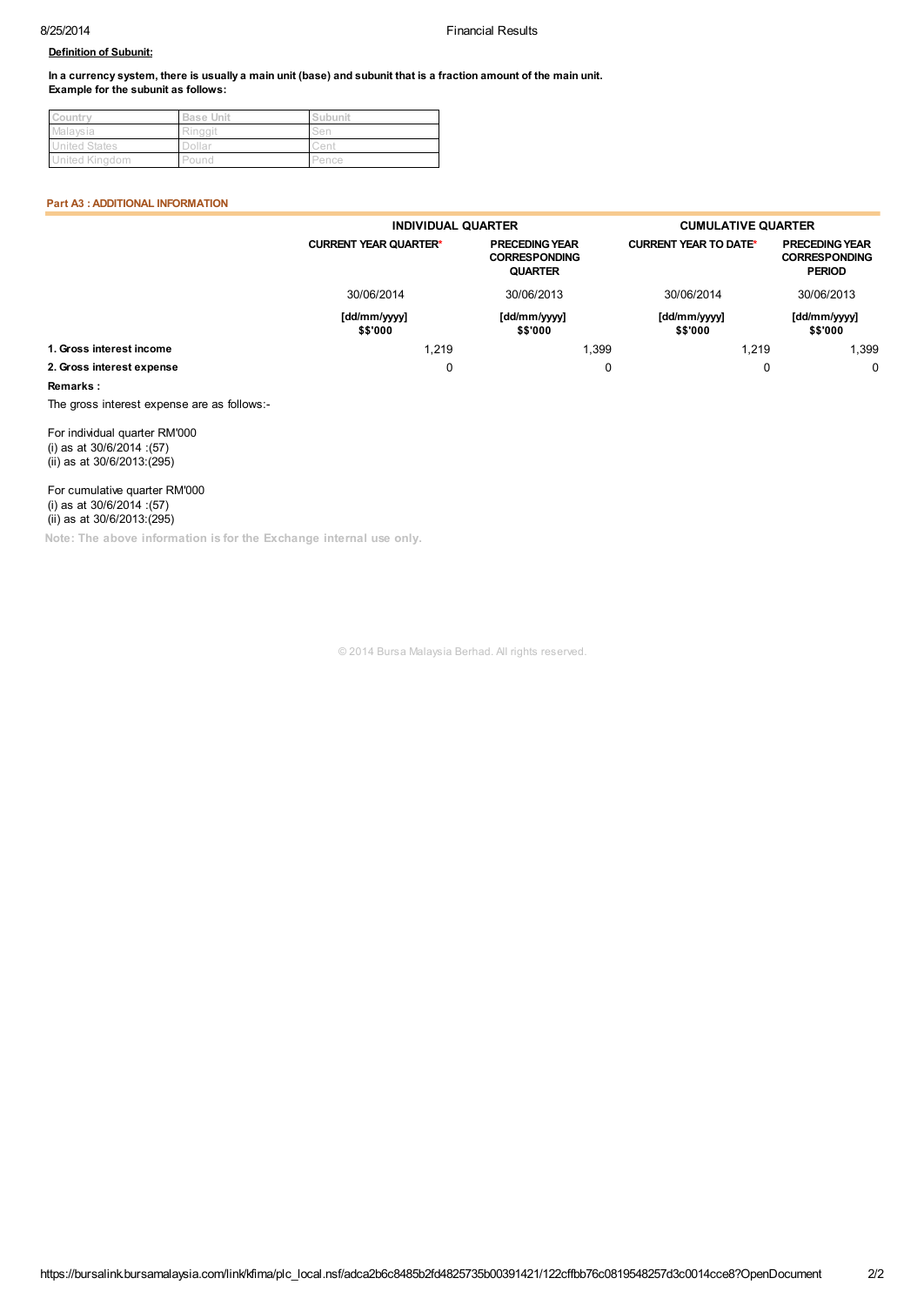(Company No.:11817-V) (Incorporated in Malaysia)

# **Condensed Consolidated Statement of Comprehensive Income For the First Quarter Ended 30 June 2014 Except as disclosed otherwise, the figures have not been audited**

|                                                                                                                                       |                | <b>Individual Quarter</b> |                       | <b>Cumulative Quarter</b> |                        |
|---------------------------------------------------------------------------------------------------------------------------------------|----------------|---------------------------|-----------------------|---------------------------|------------------------|
|                                                                                                                                       |                | Current                   | <b>Preceding Year</b> |                           | Current Preceding Year |
|                                                                                                                                       |                | Year                      | Corresponding         |                           | Year Corresponding     |
|                                                                                                                                       |                | Quarter                   | Quarter               | To Date                   | Period                 |
|                                                                                                                                       | Note           | 30-06-2014                | 30-06-2013            | 30-06-2014                | 30-06-2013             |
|                                                                                                                                       |                | <b>RM'000</b>             | <b>RM'000</b>         | <b>RM'000</b>             | <b>RM'000</b>          |
| Revenue                                                                                                                               | A <sub>9</sub> | 129,375                   | 112,806               | 129,375                   | 112,806                |
| Cost of sales                                                                                                                         |                | (80, 170)                 | (63, 174)             | (80, 170)                 | (63, 174)              |
| <b>Gross profit</b>                                                                                                                   |                | 49,205                    | 49,632                | 49,205                    | 49,632                 |
| Other income                                                                                                                          |                | 5,861                     | 1,770                 | 5,861                     | 1,770                  |
| Administrative expenses                                                                                                               |                | (15, 437)                 | (15,074)              | (15, 437)                 | (15,074)               |
| Selling and marketing expenses                                                                                                        |                | (1,727)                   | (843)                 | (1,727)                   | (843)                  |
| Other expenses                                                                                                                        |                | (5,614)                   | (4,226)               | (5,614)                   | (4, 226)               |
| Finance cost                                                                                                                          |                | (22, 778)<br>(57)         | (20, 143)<br>(295)    | (22, 778)<br>(57)         | (20, 143)<br>(295)     |
| Share of profit of associates                                                                                                         |                | (182)                     | (822)                 | (182)                     | (822)                  |
| <b>Profit before taxation</b>                                                                                                         | A9/A10         | 32,049                    | 30,142                | 32,049                    | 30,142                 |
| Income tax expense                                                                                                                    | B <sub>5</sub> | (7, 245)                  | (8,987)               | (7, 245)                  | (8,987)                |
| Profit net of tax for the period                                                                                                      |                | 24,804                    | 21,155                | 24,804                    | 21,155                 |
| Other comprehensive income<br>Foreign currency translation differences<br>for foreign operations<br><b>Total comprehensive income</b> |                | 58                        | (1,647)               | 58                        | (1,647)                |
| for the period                                                                                                                        |                | 24,862                    | 19,508                | 24,862                    | 19,508                 |
| Profit attributable to:<br>Owners of the parent<br>Non-controlling interests                                                          |                | 17,293<br>7,511           | 14,614<br>6,541       | 17,293<br>7,511           | 14,614<br>6,541        |
| Profit net of tax for the period                                                                                                      |                | 24,804                    | 21,155                | 24,804                    | 21,155                 |
| <b>Total comprehensive income</b><br>attributable to:                                                                                 |                |                           |                       |                           |                        |
| Owners of the parent                                                                                                                  |                | 18,575<br>6,287           | 12,967<br>6,541       | 18,575<br>6,287           | 12,967                 |
| Non-controlling interests<br><b>Total comprehensive income</b>                                                                        |                |                           |                       |                           | 6,541                  |
| for the period                                                                                                                        |                | 24,862                    | 19,508                | 24,862                    | 19,508                 |
| Earnings per share attributable<br>to owners of the parent<br>(sen per share):                                                        |                |                           |                       |                           |                        |
| Basic                                                                                                                                 | <b>B13</b>     | 6.32                      | 5.41                  | 6.32                      | 5.41                   |
| <b>Diluted</b>                                                                                                                        | <b>B13</b>     | 6.30                      | 5.40                  | 6.30                      | 5.40                   |

The condensed consolidated statement of comprehensive income should be read in conjunction with the audited financial statements for the vear ended 31 March 2014 and the accompanying explanatory notes attached to the inter the year ended 31 March 2014 and the accompanying explanatory notes attached to the interim financial statements. 1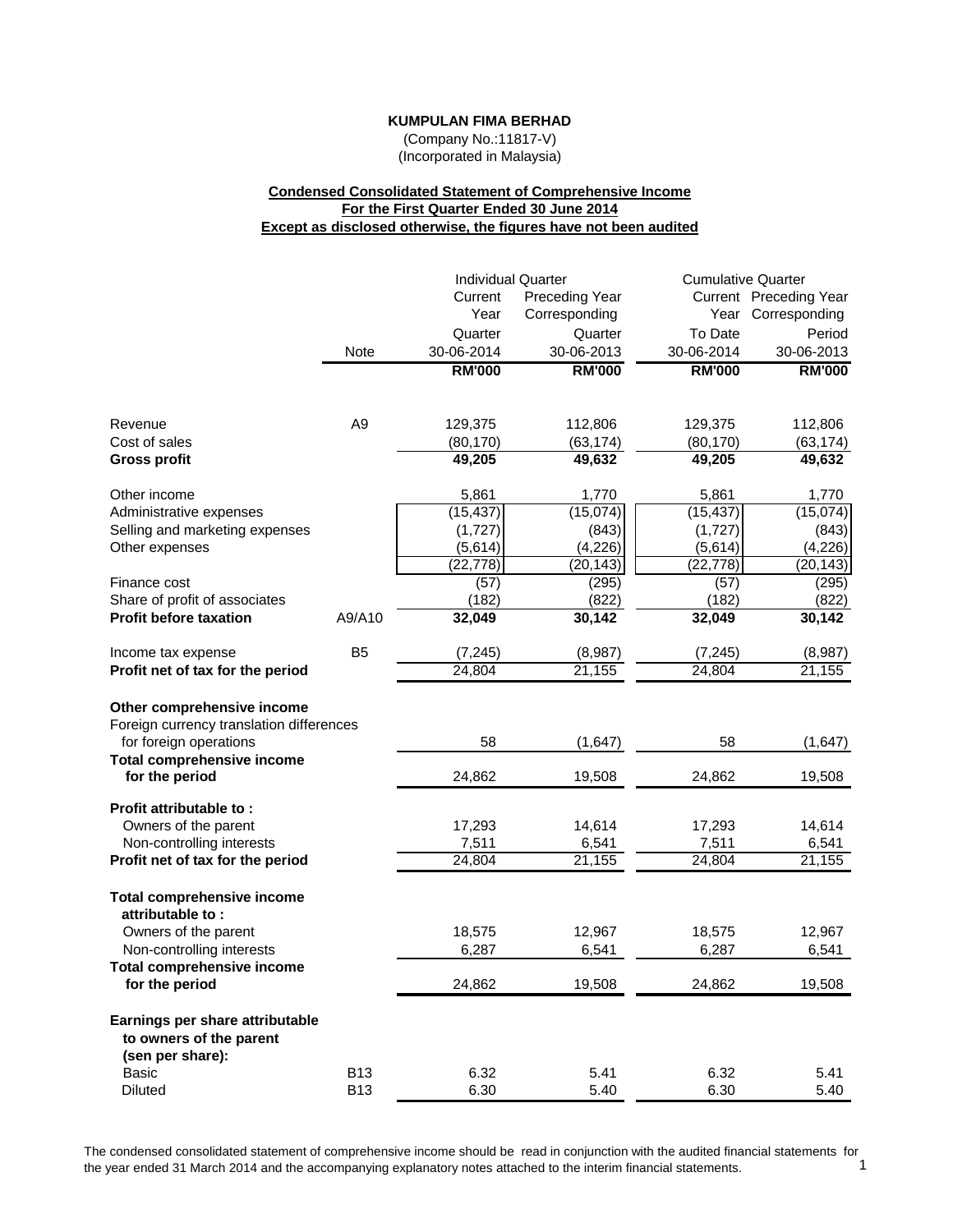(Company No.:11817-V) (Incorporated in Malaysia)

## **Condensed Consolidated Statement of Financial Position as at 30 June 2014 Except as disclosed otherwise, the figures have not been audited**

|                                                      |                        | As At                      |
|------------------------------------------------------|------------------------|----------------------------|
|                                                      | As At End Of           | <b>Preceding Financial</b> |
|                                                      | <b>Current Quarter</b> | Year Ended                 |
|                                                      | 30-06-2014             | 31-03-2014                 |
|                                                      | (Unaudited)            | (Audited)                  |
|                                                      | <b>RM'000</b>          | <b>RM'000</b>              |
| <b>ASSETS</b>                                        |                        |                            |
| Non-current assets                                   |                        |                            |
| Property, plant and equipment                        | 247,915                | 245,986                    |
| Investment properties                                | 71,297                 | 71,805                     |
| <b>Biological assets</b>                             | 118,397                | 119,018                    |
| Investment in associates                             | 42,723                 | 42,906                     |
| Deferred tax assets                                  | 2,834                  | 3,041                      |
| Goodwill on consolidation                            | 13,055                 | 13,055                     |
|                                                      | 496,221                | 495,811                    |
| <b>Current Assets</b>                                |                        |                            |
| Inventories                                          | 130,392                | 109,228                    |
| Trade receivables                                    | 138,729                | 117,750                    |
| Other receivables                                    | 34,561                 | 26,190                     |
| Cash and bank balances                               | 243,158                | 242,798                    |
|                                                      | 546,840                | 495,966                    |
| <b>TOTAL ASSETS</b>                                  | 1,043,061              | 991,777                    |
|                                                      |                        |                            |
| <b>EQUITY AND LIABILITIES</b>                        |                        |                            |
| Equity attributable to equity holders of the Company |                        |                            |
| Share capital                                        | 274,883                | 273,497                    |
| Share premium                                        | 22,823                 | 21,473                     |
| Other reserves                                       | 65,609                 | 64,916                     |
| Retained earnings                                    | 295,689                | 278,396                    |
|                                                      | 659,004                | 638,282                    |
| Non-controlling interests                            | 231,231                | 224,944                    |
| <b>Total equity</b>                                  | 890,235                | 863,226                    |
|                                                      |                        |                            |
| <b>Non-current liabilities</b>                       |                        |                            |
| Retirement benefit obligations                       | 1,408                  | 1,465                      |
| Deferred tax liabilities                             | 20,468                 | 20,830                     |
|                                                      | 21,876                 | 22,295                     |
| <b>Current Liabilities</b>                           |                        |                            |
| Short term borrowings                                | 4,054                  | 6,195                      |
| Trade payables                                       | 77,824                 | 50,356                     |
| Other payables                                       | 45,851                 | 44,864                     |
| Tax payable                                          | 3,221                  | 4,841                      |
|                                                      | 130,950                | 106,256                    |
| <b>Total liabilities</b>                             | 152,826                | 128,551                    |
| <b>TOTAL EQUITY AND LIABILITIES</b>                  | 1,043,061              | 991,777                    |
|                                                      |                        |                            |
|                                                      |                        |                            |
| Net assets per share (RM)                            | 2.40                   | 2.33                       |

The condensed consolidated statement of financial position should be read in conjunction with the audited financial statements for the year ended 31 March 2014 and the accompanying explanatory notes attached to the interim financial statements. 2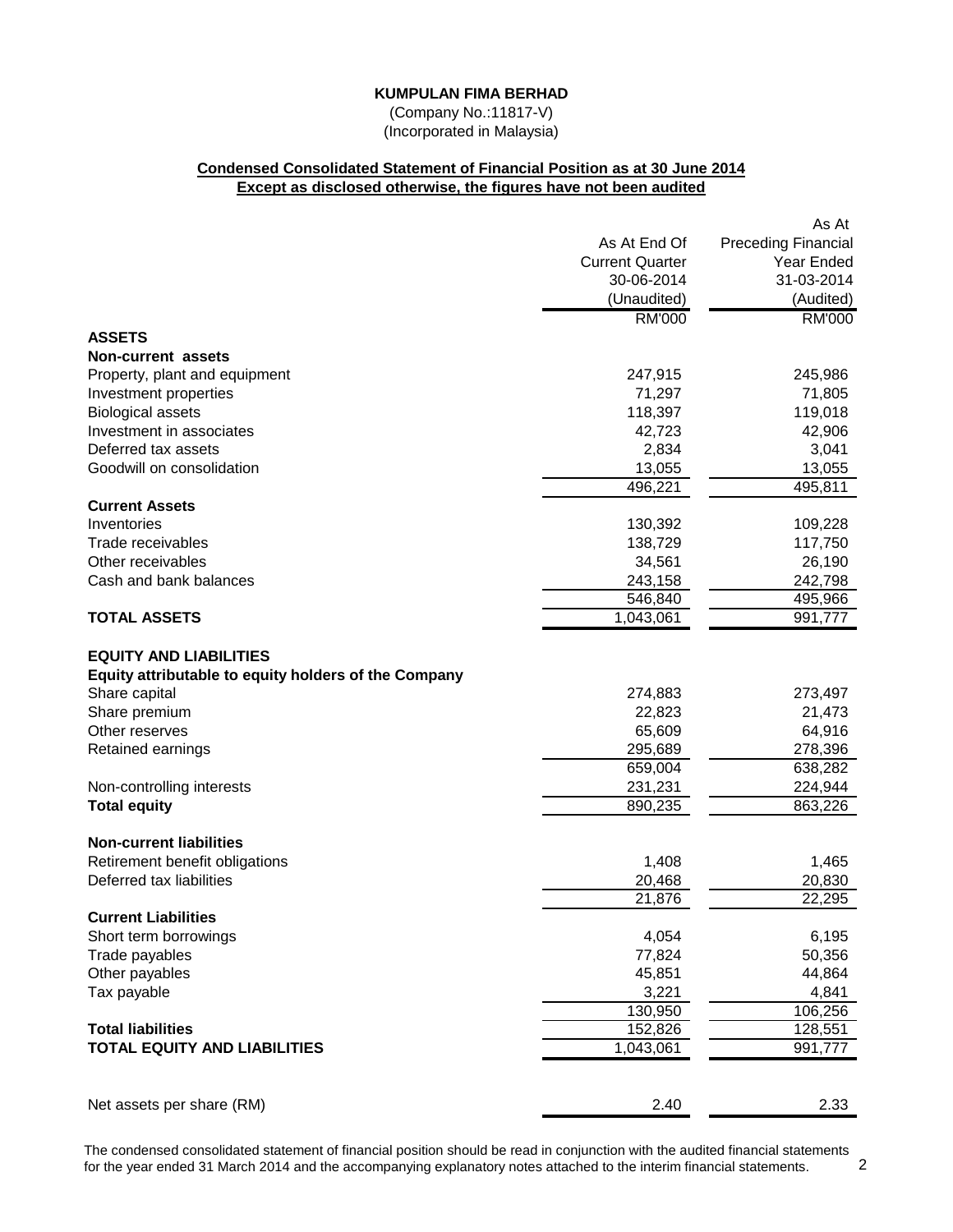(Company No.:11817-V) (Incorporated in Malaysia)

#### **Condensed Consolidated Statements of Changes in Equity For the First Quarter Ended 30 June 2014 Except as disclosed otherwise, the figures have not been audited**

*Attributable to Owners of the Parent*

|                                                                                                | Non-distributable       |                         |                            |                                     |                                                             |                                                                      |                                               | <b>Distributable</b>           |                             |                            |                                  |                            |
|------------------------------------------------------------------------------------------------|-------------------------|-------------------------|----------------------------|-------------------------------------|-------------------------------------------------------------|----------------------------------------------------------------------|-----------------------------------------------|--------------------------------|-----------------------------|----------------------------|----------------------------------|----------------------------|
|                                                                                                | <b>Share</b><br>capital | <b>Share</b><br>premium | <b>Reserves</b>            | <b>Other</b> Revaluation<br>reserve | Capital<br>reserve                                          | Capital<br>reserve<br>arising from<br>bonus issue in<br>subsidiaries | Employee<br>share<br>option<br>reserve        | Foreign<br>exchange<br>reserve | Retained<br>profit          | <b>Total</b>               | Non-<br>controlling<br>interests | <b>Total</b><br>equity     |
| Group                                                                                          | <b>RM'000</b>           | <b>RM'000</b>           | <b>RM'000</b>              | <b>RM'000</b>                       | <b>RM'000</b>                                               | <b>RM'000</b>                                                        | <b>RM'000</b>                                 | <b>RM'000</b>                  | <b>RM'000</b>               | <b>RM'000</b>              | <b>RM'000</b>                    | <b>RM'000</b>              |
| At 1-4-2014<br>Profit for the period<br>Other comprehensive profit                             | 273,497                 | 21,473<br>$\sim$        | 64,916<br>1,282            | 43,313<br>$\blacksquare$            | 437<br>$\overline{\phantom{a}}$<br>$\overline{\phantom{a}}$ | 26,758                                                               | 5,224<br>$\overline{\phantom{a}}$             | (10, 816)<br>1,282             | 278,396<br>17,293<br>$\sim$ | 638,282<br>17,293<br>1,282 | 224,944<br>7,511<br>(1,224)      | 863,226<br>24,804<br>58    |
| Exercise of employee share options                                                             | 1,386                   | 1,350                   | (589)                      |                                     |                                                             |                                                                      | (589)                                         |                                |                             | 2,147                      |                                  | 2,147                      |
| At 30-06-2014                                                                                  | 274,883                 | 22,823                  | 65,609                     | 43,313                              | 437                                                         | 26,758                                                               | 4,635                                         | (9,534)                        | 295,689                     | 659,004                    | 231,231                          | 890,235                    |
|                                                                                                | <b>Share</b><br>capital | Share<br>premium        | <b>Reserves</b>            | Other Revaluation<br>reserve        | Capital<br>reserve                                          | Capital<br>reserve<br>arising from<br>bonus issue in<br>subsidiaries | Employee<br><b>Share</b><br>Option<br>Reserve | Foreign<br>exchange<br>reserve | Retained<br>profit          | <b>Total</b>               | <b>Minority</b><br>interests     | <b>Total</b><br>equity     |
| Group                                                                                          | <b>RM'000</b>           | <b>RM'000</b>           | <b>RM'000</b>              | <b>RM'000</b>                       | <b>RM'000</b>                                               | <b>RM'000</b>                                                        | <b>RM'000</b>                                 | <b>RM'000</b>                  | <b>RM'000</b>               | <b>RM'000</b>              | <b>RM'000</b>                    | <b>RM'000</b>              |
| At 1-4-2013<br>Total comprehensive income for the period<br>Exercise of employee share options | 269,987<br>1,117        | 18,273<br>1,038         | 87,536<br>(2,039)<br>(468) | 43,313                              | 437<br>$\overline{\phantom{a}}$                             | 26,758                                                               | 6,140<br>(468)                                | 10,888<br>(2,039)              | 237,507<br>14,614           | 613,303<br>12,575<br>1,687 | 218,437<br>6,541                 | 831,740<br>19,116<br>1,687 |
| At 30-06-2013                                                                                  | 271,104                 | 19,311                  | 85,029                     | 43,313                              | 437                                                         | 26,758                                                               | 5,672                                         | 8,849                          | 252,121                     | 627,565                    | 224,978                          | 852,543                    |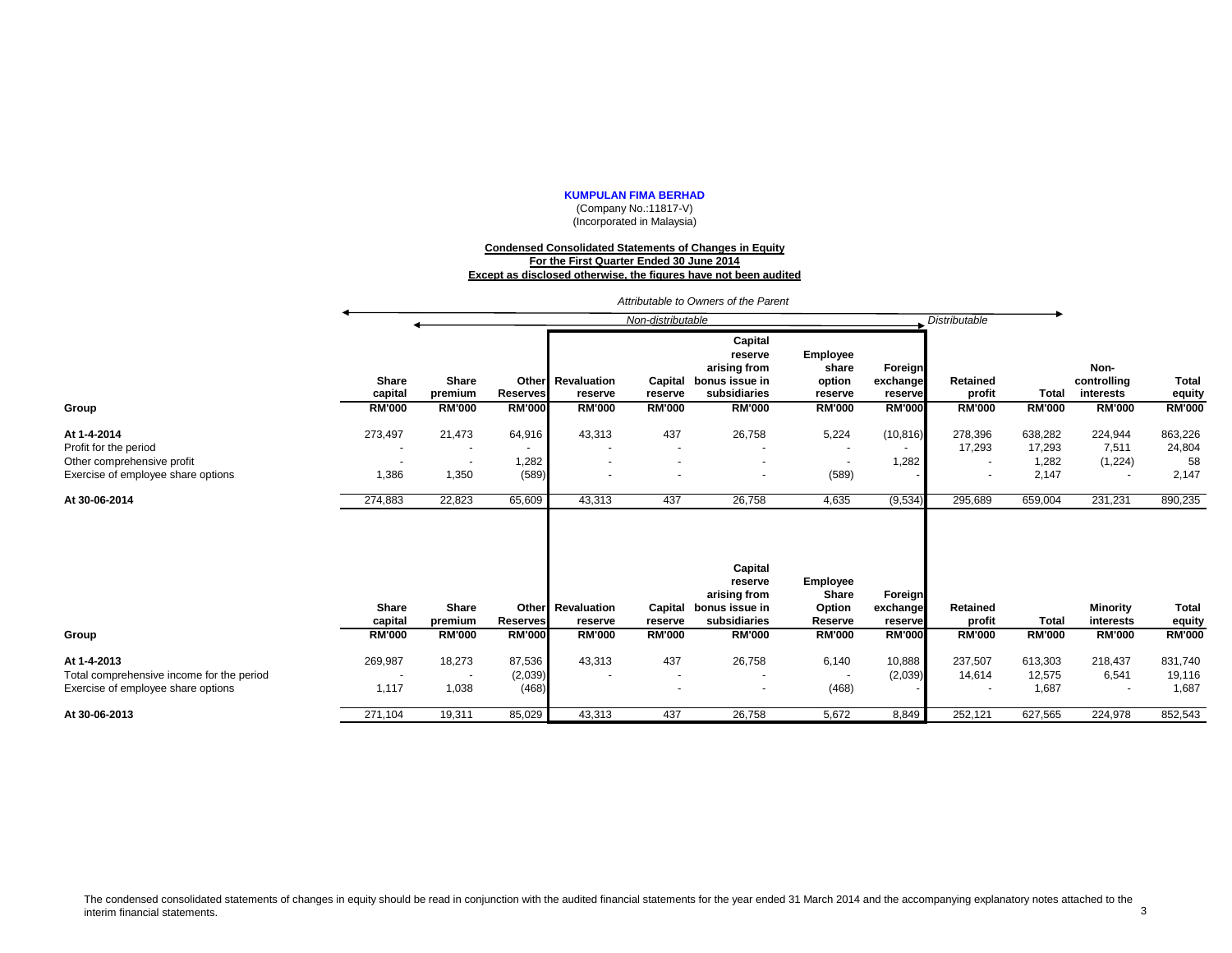(Company No.:11817-V) (Incorporated in Malaysia)

## **Condensed Consolidated Statement of Cash Flows for the First Quarter Ended 30 June 2014 Except as disclosed otherwise, the figures have not been audited**

|                                                         | To Date       |               |
|---------------------------------------------------------|---------------|---------------|
|                                                         | 30-06-2014    | 30-06-2013    |
|                                                         | <b>RM'000</b> | <b>RM'000</b> |
| <b>CASH FLOWS FROM OPERATING ACTIVITIES</b>             |               |               |
| Profit before taxation                                  | 32,049        | 30,142        |
| Adjustment for:                                         |               |               |
| Depreciation for property, plant and equipment          | 6,173         | 5,263         |
| Depreciation of investment properties                   | 387           | 399           |
| Amortisation of biological assets                       | 1,372         | 1,400         |
| Impairment loss on trade receivables                    | 1,414         |               |
| Write back of impairment loss on trade receivables      | (20)          | (72)          |
| Provision for retirement benefit obligation             | 53            | 1             |
| Writedown of inventories                                | 20            | 164           |
| Write back of inventories                               |               | (87)          |
| Gain on disposal of property, plant and equipment       | (1)           |               |
| Share of result of associates                           | 182           | 822           |
| Interest expense                                        | 57            | 295           |
| Interest income                                         | (1,219)       | (1, 399)      |
| Operating profit before working capital changes         | 40,467        | 36,928        |
| Increase in inventories                                 | (16, 590)     | (15, 826)     |
| Increase/(decrease) in receivables                      | (30, 775)     | 33,335        |
| Increase in payables                                    | 22,496        | 4,024         |
| Cash generated from operations                          | 15,598        | 58,461        |
| Interest paid                                           | (57)          | (295)         |
| Taxes paid                                              | (5,094)       | (5,560)       |
| Retirement benefits paid                                | (39)          | (20)          |
| Net cash generated from operating activities            | 10,408        | 52,586        |
| <b>CASH FLOWS FROM INVESTING ACTIVITIES</b>             |               |               |
| Biological assets expenditure                           | (5,985)       | (7, 734)      |
| Proceeds from disposal of property, plant and equipment | 2             | 21            |
| Purchase of property, plant and equipment               | (3,723)       | (4,624)       |
| Interest received                                       | 1,219         | 1,399         |
| Net cash used in investing activities                   | (8, 487)      | (10, 938)     |
| <b>CASH FLOWS FROM FINANCING ACTIVITIES</b>             |               |               |
| Net repayment of short term borrowings                  | (2, 141)      | (3,506)       |
| Proceeds from exercise of employee share scheme         | 2,146         | 1,686         |
| Net cash generated from/(used in) financing activities  | 5             | (1,820)       |
|                                                         |               |               |
| NET INCREASE IN CASH AND CASH EQUIVALENTS               | 1,926         | 39,828        |
| EFFECT ON FOREIGN EXCHANGE RATE CHANGES IN CASH         |               |               |
| <b>AND CASH EQUIVALENTS</b>                             | (1,566)       | 98            |
| <b>CASH AND CASH EQUIVALENTS AT BEGINNING OF</b>        |               |               |
| <b>FINANCIAL PERIOD</b>                                 | 242,625       | 272,236       |
| CASH AND CASH EQUIVALENTS AT END OF FINANCIAL PERIOD    | 242,985       | 312,162       |
| <b>CASH AND CASH EQUIVALENTS COMPRISE:</b>              |               |               |
| Cash and bank balances                                  | 33,416        | 10,994        |
| Fixed deposits with financial institutions *            | 209,569       | 309,570       |
| Secured bank overdrafts                                 |               | (8, 402)      |
|                                                         | 242,985       | 312,162       |
| * Fixed deposits with financial institutions comprise:  |               |               |
| <b>Fixed deposits</b>                                   | 209,742       | 309,737       |
| less : Deposits on lien                                 | (173)         | (167)         |
|                                                         | 209,569       | 309,570       |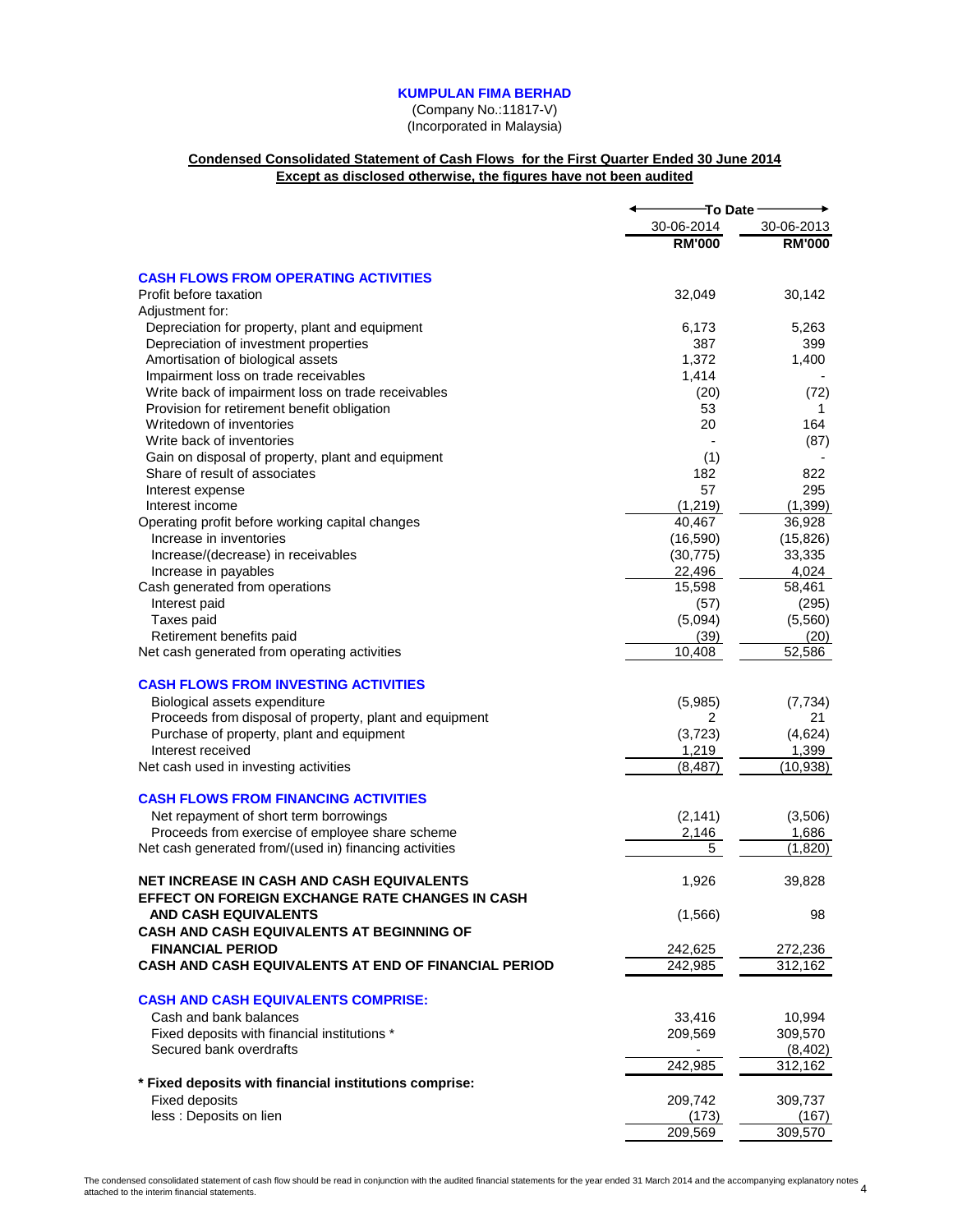- PART A FRS 134 requirements
- PART B Bursa Malaysia Securities Berhad ("Bursa Securities") Listing Requirements

## **PART A - REQUIREMENT OF FRSs**

## **A1. Accounting policies**

The interim financial statements are unaudited and have been prepared in accordance with the requirements of FRS 134: Interim Financial Reporting and paragraph 9.22 of the Listing Requirements of the Bursa Securities.

The interim financial statements should be read in conjunction with the audited financial statements for the year ended 31 March 2014. These explanatory notes attached to the interim financial statements provide an explanation of events and transactions that are significant to the understanding of the changes in the financial position and performance of the Group since the financial year ended 31 March 2014.

## **A2. Changes in accounting policies**

The significant accounting policies adopted are consistent with those of the audited financial statements for the year ended 31 March 2014 except for the adoption of the following new and revised Financial Reporting Standards ("FRS"), Amendments to FRSs and IC Interpretations.

## **(a) Adoption of FRSs, Amendments to FRSs and IC Interpretations**

On 1 April 2014, the Group adopted the following FRSs, Amendments to FRSs, IC Interpretations and Amendments to IC Interpretations:

- Amendments to FRS 10: Consolidated Financial Statements: Investment Entities
- Amendments to FRS 12: Disclosure of Interests in Other Entities: Investment Entities
- Amendments to FRS 127 Separate Financial Statements (Investment Entities)
- Amendments to FRS 132: Financial Instruments: Presentation : Offsetting Financial Assets and Financial Liabilities
- Amendments to FRS 136: Impairment of assets Recoverable amount disclosures for non- financial assets
- Amendments to FRS 139: Financial instruments recognition and measurement : Novation of Derivatives and Continuation of Hedge Accounting
- IC Interpretation 21 : Levies

The adoption of the above FRSs, Amendments to FRS and Interpretations do not have significant impact on the financial statements of the Group for the current financial period.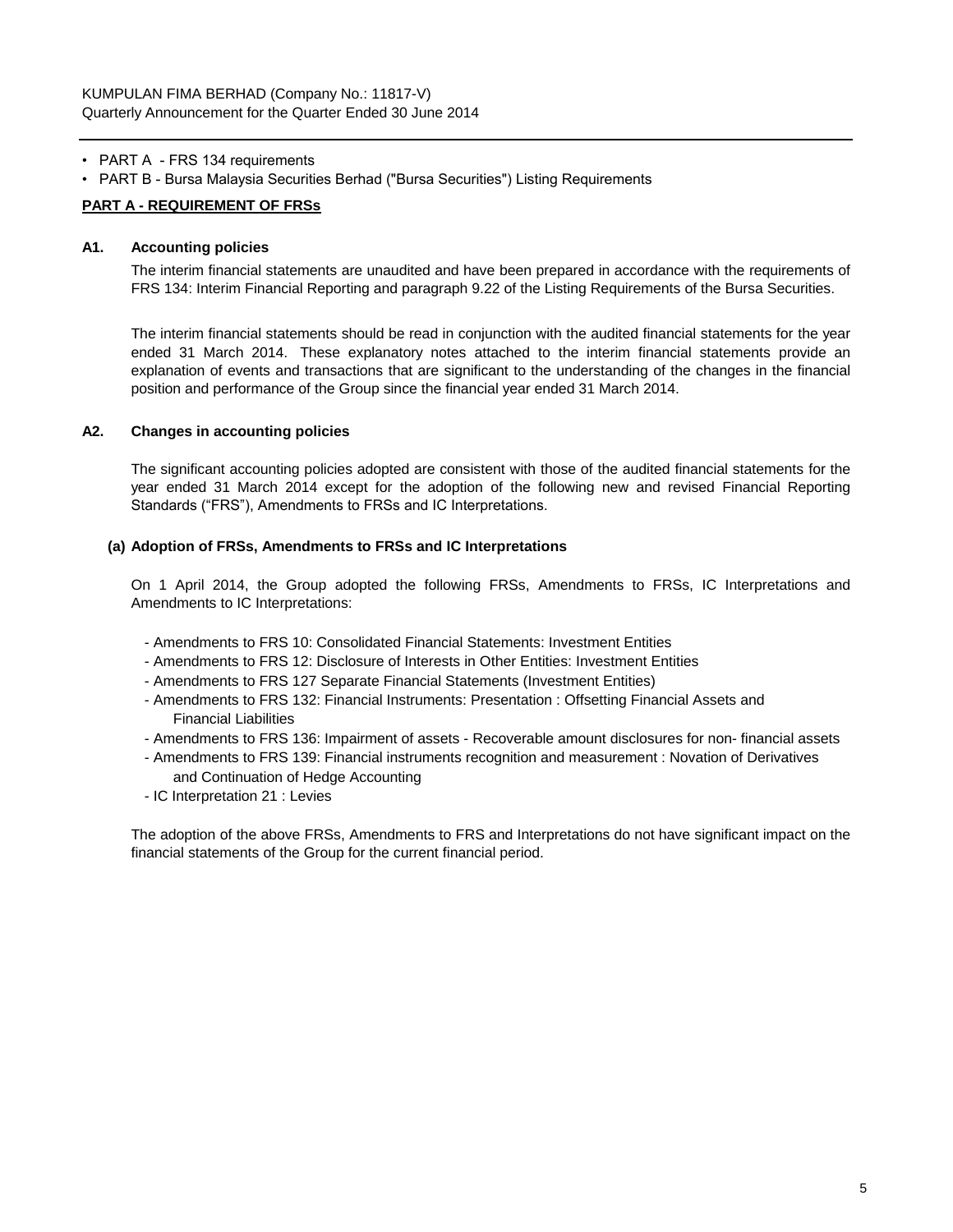# **A2. Changes in accounting policies (contd) (b) Standards and interpretations issued but not yet effective**

The Group has not early adopted the following new and amended FRS and IC Interpretations that are not yet effective:

|                                                                      | <b>Effective for annual period</b><br>beginning on or after |
|----------------------------------------------------------------------|-------------------------------------------------------------|
| Amendments to FRS 119: Employee benefits                             | 1 July 2014                                                 |
| - Defined Benefit Plans: Employee Contributions                      |                                                             |
| Annual Improvements to FRSs 2010-2012 Cycle                          | 1 July 2014                                                 |
| Annual Improvements to FRSs 2011-2013 Cycle                          | 1 July 2014                                                 |
| FRS 9 Financial Instruments (IFRS 9 issued by IASB in November 2009) | To be announced                                             |
| FRS 9 Financial Instruments (IFRS 9 issued by IASB in October 2010)  | To be announced                                             |
| FRS 9 Financial Instruments: Mandatory Effective Date of FRS 9 and   | To be announced                                             |
| Transition Disclosures (Amendments to FRS 9 and FRS 7)               |                                                             |
| FRS 9 Financial Instruments: Hedge Accounting and amendments to      | To be announced                                             |
| FRS 9. FRS 7 and FRS 139                                             |                                                             |

The Group will adopt the above pronouncements when they become effective in the respective financial periods. These pronouncements are not expected to have any effect to the financial statements of the Group upon their initial application, other than for FRS 9 Financial Instruments. The Group will assess the financial implications of FRS 9 Financial Instruments when the full standard is issued.

# **(c) Malaysian Financial Reporting Standards (MFRS Framework)**

On 19 November 2011, the Malaysian Accounting Standards Board ("MASB") issued a new MASB approved accounting framework, the Malaysian Financial Reporting Standards ("MFRS Framework"). The MFRS Framework is a fully IFRS-compliant framework, equivalent to IFRSs which is mandatory for adoption by all Entities Other than Private Entities for annual periods beginning on or after 1 January 2012, with the exception for Transitioning Entities. Transitioning Entities, being entities which are subject to the application of MFRS 141 Agriculture and/or IC Interpretation 15 Agreements for the Construction of Real Estate are given an option to defer adoption of the MFRS Framework for one year. Consequently, adoption of the MFRS Framework by Transitioning Entities will be mandatory for annual periods beginning on or after 1 January 2015. Transitioning Entities also include those entities that consolidate, equity account or proportionately consolidate an entity that has chosen to continue to apply the FRS Framework for annual periods beginning on or after 1 January 2012.

Subsequent to MASB announcement on 30 June 2012, MASB had on 7 August 2013 decided to allow agriculture and real estate companies ("Transitioning Entities") to defer the adoption of the MFRS Framework for another year. MFRS will therefore be mandated for all companies for annual periods beginning on or after 1 January 2015. This decision comes after an extensive deliberation by MASB and taking into account both local and international developments affecting these standards.

The Group falls within the scope definition of Transitioning Entities and have opted to defer adoption of the new MFRS Framework. Accordingly, the Group will be required to prepare financial statements using the MFRS Framework in its first MFRS interim financial statements for the quarter ending 30 June 2015. In presenting its first MFRS financial statements, the Group will be required to restate the comparative financial statements to amounts reflecting the application of MFRS Framework. The majority of the adjustments required on transition will be made, retrospectively, against opening retained profits.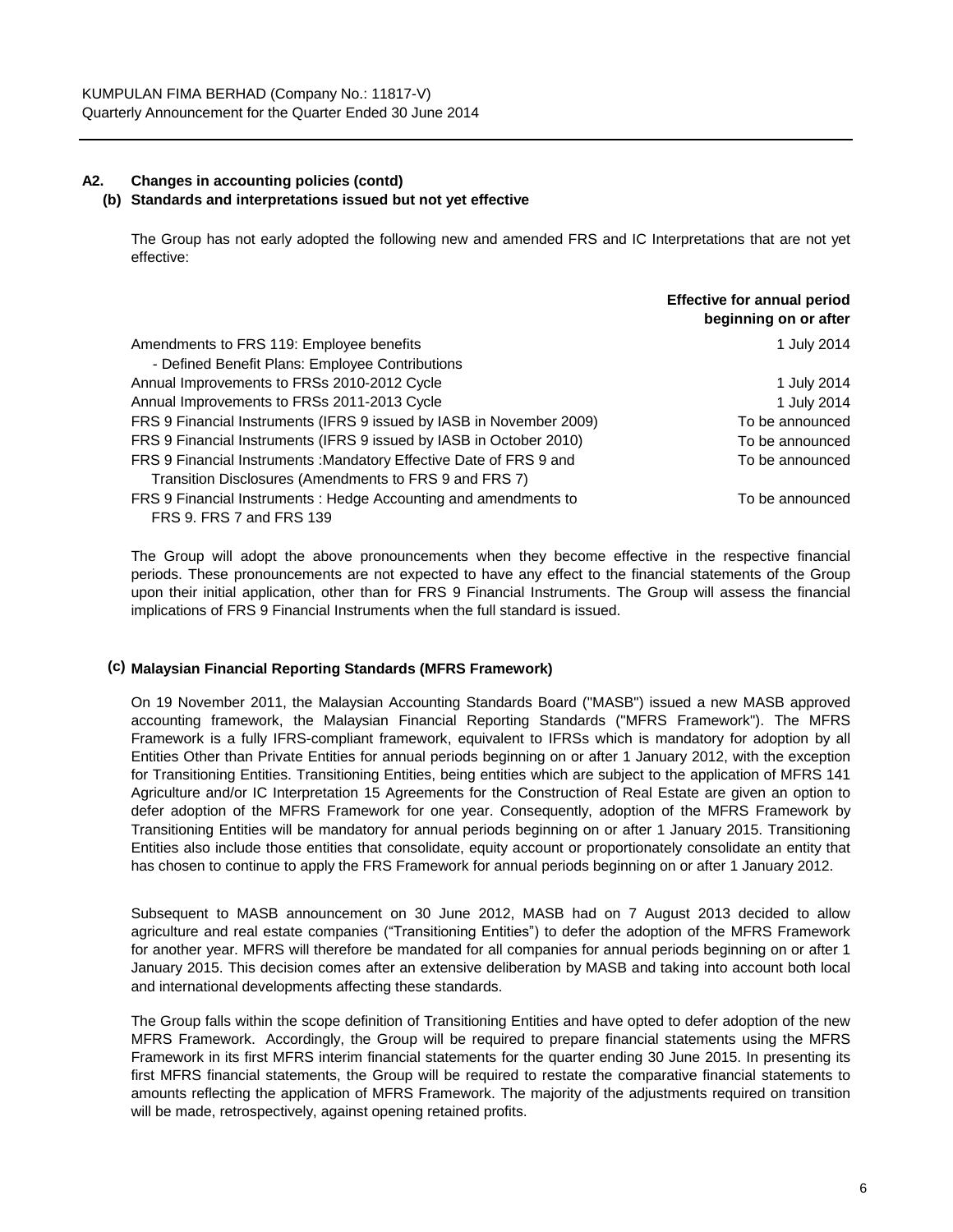# **A2. Changes in accounting policies (contd)**

#### **(c) Malaysian Financial Reporting Standards (MFRS Framework) (contd)**

Currently, the Group is in the process of assessing the gap between current Group accounting policies and the requirements of MFRS Framework and expects to be in a position to fully comply with the requirements of the MFRS Framework for the financial year ending 31 March 2016.

## **A3. Auditors' Report on Preceding Annual Financial Statements.**

The financial statements of the Group for the financial year ended 31 March 2014 were not subject to any audit qualification.

## **A4. Seasonal and cyclical factors**

The operations of the Group are not affected by any seasonal or cyclical factors other than the manufacturing segment which is affected by cyclical changes in volumes of certain products whilst the plantation segment is affected by seasonal crop production, weather conditions and fluctuating commodity prices.

#### **A5. Unusual items affecting the financial statements**

There were no unusual items affecting the financial statements of the Group for the current quarter.

#### **A6. Changes in estimates**

There were no changes in estimates arising from the adoption of the new and/or revised FRSs, that would have a material effect on the current quarter's results.

## **A7. Issuances, cancellation, repurchases, resale and repayment of debts and equity securities**

There were no issuances, cancellations, repurchases, resale and repayments of debts and equity securities for the current quarter except for the issuance of the following new ordinary shares of RM1.00 each pursuant to the Company Employees' Share Scheme.

| <b>Option price</b><br>per share<br>RM | No. of<br>share<br>issued | Cash<br><b>Proceeds</b><br>RM |
|----------------------------------------|---------------------------|-------------------------------|
| 1.48                                   | 1,078,000                 | 1,595,440                     |
| 1.76                                   | 108,600                   | 191,136                       |
| 1.81                                   | 199,100                   | 360,371                       |
| Total                                  | 1,385,700                 | 2,146,947                     |

#### **A8. Dividend paid**

There was no dividend paid during the current quarter (Q1 2013:Nil).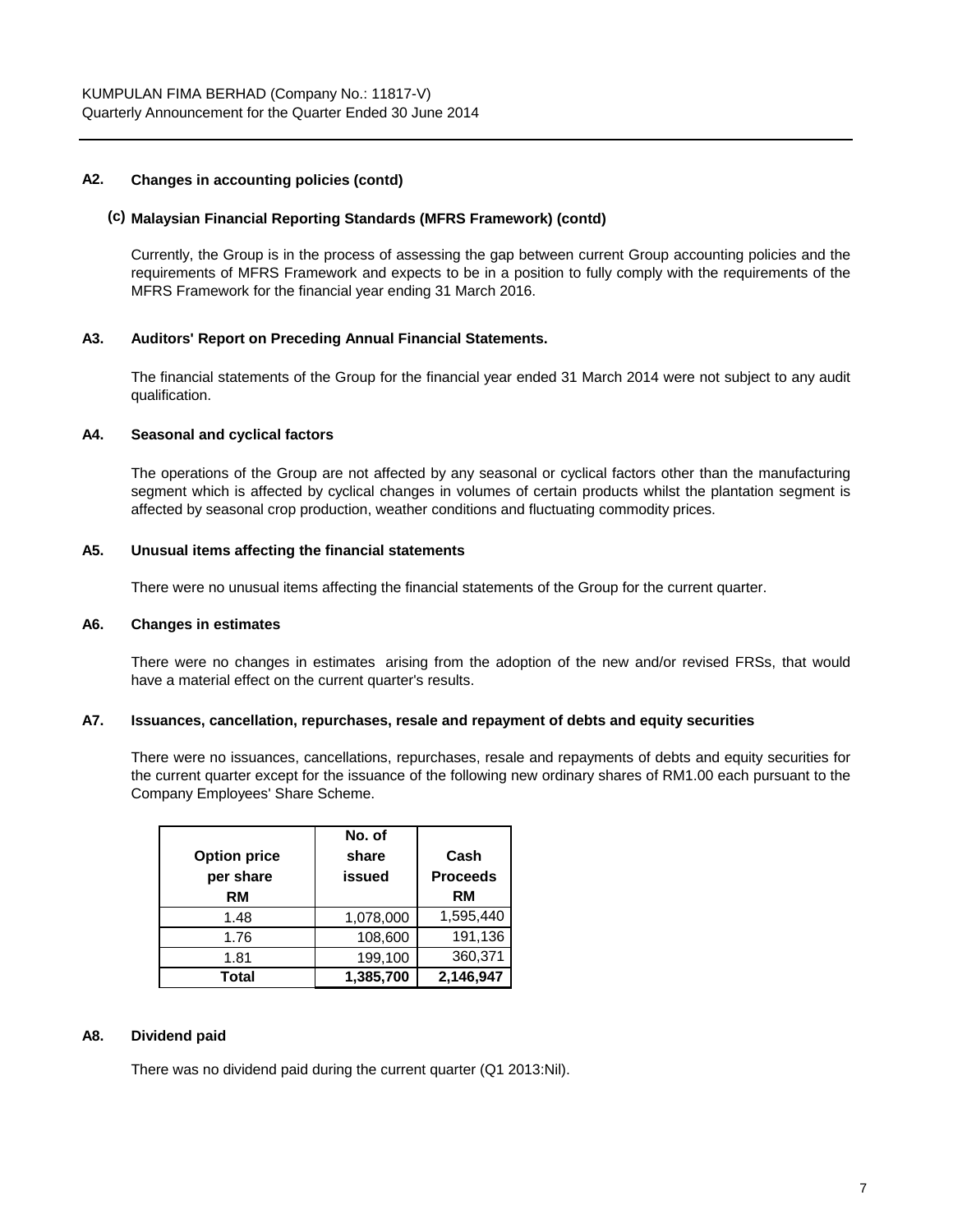## **A9. Segmental revenue and results for business segments**

|                                    |               | <b>Individual Quarter</b> |               | <b>Cumulative Quarter</b> |
|------------------------------------|---------------|---------------------------|---------------|---------------------------|
|                                    |               | Current Preceding Year    |               | Current Preceding Year    |
|                                    | Year          | Corresponding             | Year          | Corresponding             |
|                                    | Quarter       | Quarter                   | To Date       | Period                    |
|                                    | 30-06-2014    | 30-06-2013                | 30-06-2014    | 30-06-2013                |
| Revenue                            | <b>RM'000</b> | <b>RM'000</b>             | <b>RM'000</b> | <b>RM'000</b>             |
| Manufacturing*                     | 66,120        | 52,475                    | 66,120        | 52,475                    |
| Plantation                         | 29,027        | 24,259                    | 29,027        | 24,259                    |
| <b>Bulking</b>                     | 15,290        | 16,715                    | 15,290        | 16,715                    |
| Food                               | 17,955        | 18,033                    | 17,955        | 18,033                    |
| Others                             | 3,130         | 5,215                     | 3,130         | 5,215                     |
|                                    | 131,522       | 116,697                   | 131,522       | 116,697                   |
| Elimination of inter-segment sales | (2, 147)      | (3,891)                   | (2, 147)      | (3,891)                   |
|                                    | 129,375       | 112,806                   | 129,375       | 112,806                   |
| <b>Profit before taxation</b>      |               |                           |               |                           |
| Manufacturing*                     | 12,435        | 13,222                    | 12,435        | 13,222                    |
| <b>Plantation</b>                  | 8,842         | 8,623                     | 8,842         | 8,623                     |
| <b>Bulking</b>                     | 8,441         | 9,706                     | 8,441         | 9,706                     |
| Food                               | 3,024         | 102                       | 3,024         | 102                       |
| Others                             | (511)         | (689)                     | (511)         | (689)                     |
|                                    | 32,231        | 30,964                    | 32,231        | 30,964                    |
| Associated companies               | (182)         | (822)                     | (182)         | (822)                     |
|                                    | 32,049        | 30,142                    | 32,049        | 30,142                    |

\* Production and trading of security documents.

# **A10. Profit before taxation**

The following amounts have been included in arriving at profit before taxation:

|                                |                                  | <b>Individual Quarter</b> | <b>Cumulative Quarter</b> |                       |  |
|--------------------------------|----------------------------------|---------------------------|---------------------------|-----------------------|--|
|                                | <b>Preceding Year</b><br>Current |                           | Current                   | <b>Preceding Year</b> |  |
|                                | Year                             | Corresponding             | Year                      | Corresponding         |  |
|                                | Quarter                          | Quarter                   | To Date                   | Period                |  |
|                                | 30-06-2014                       | 30-06-2013                | 30-06-2014                | 30-06-2013            |  |
|                                | <b>RM'000</b>                    | <b>RM'000</b>             | <b>RM'000</b>             | <b>RM'000</b>         |  |
| Other income                   |                                  |                           |                           |                       |  |
| Interest Income                | 1,219                            | 1,399                     | 1,219                     | 1,399                 |  |
| Gain on disposal of property,  |                                  |                           |                           |                       |  |
| plant and equipment            |                                  |                           |                           |                       |  |
| Foreign exchange gain / (loss) | 4,147                            | (741)                     | 4,147                     | (741)                 |  |
| <b>Operating expenses</b>      |                                  |                           |                           |                       |  |
| Depreciation and amortisation  | 7,932                            | 7,062                     | 7,932                     | 7,062                 |  |
| Interest expense               | 57                               | 295                       | 57                        | 295                   |  |
| Impairment loss on trade       |                                  |                           |                           |                       |  |
| receivables                    | 1,414                            |                           | 1,414                     |                       |  |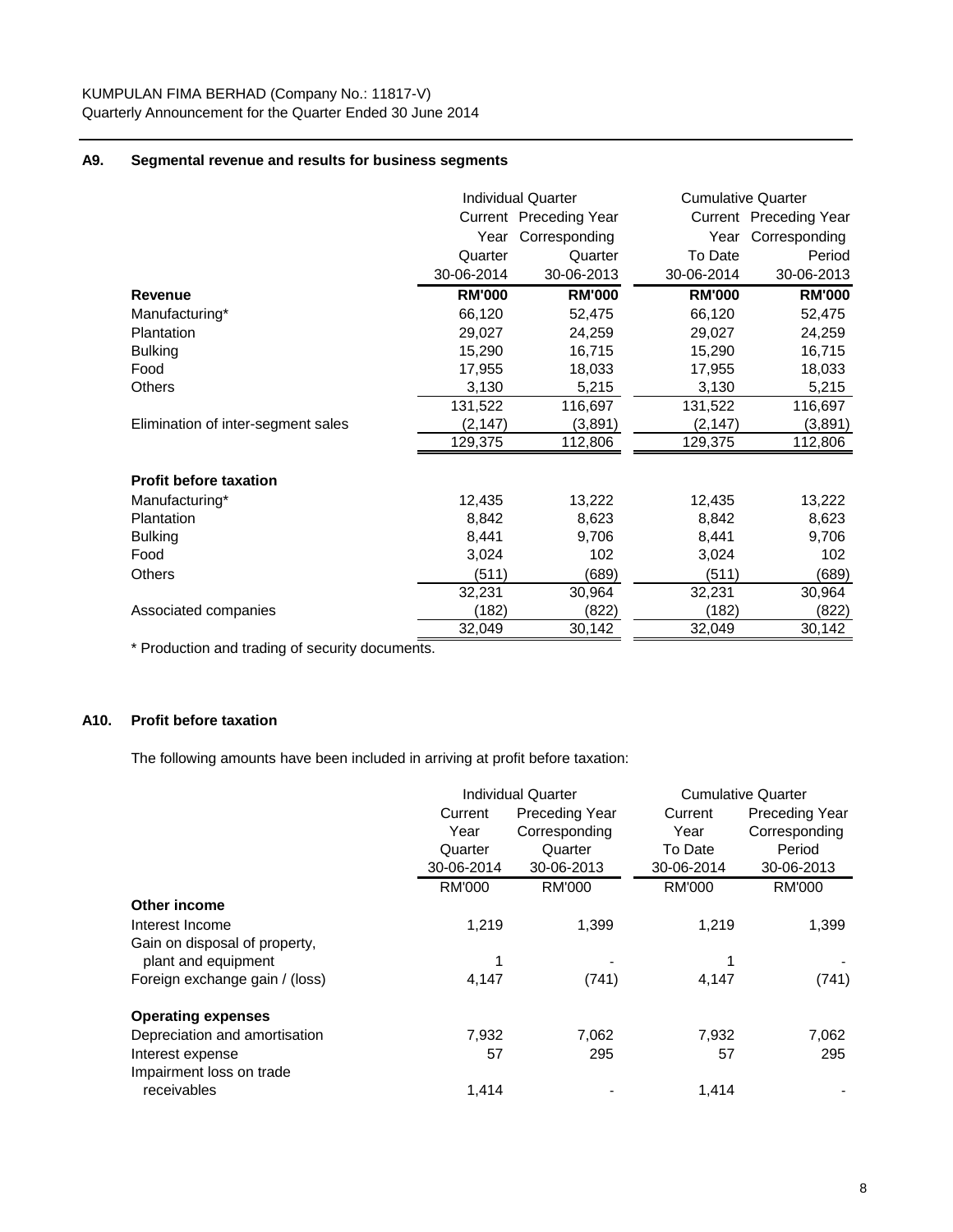## **A10. Profit before taxation (contd)**

|                                                       | <b>Individual Quarter</b> |                | <b>Cumulative Quarter</b> |                       |
|-------------------------------------------------------|---------------------------|----------------|---------------------------|-----------------------|
|                                                       | Current                   | Preceding Year | Current                   | <b>Preceding Year</b> |
|                                                       | Year                      | Corresponding  | Year                      | Corresponding         |
|                                                       | Quarter                   | Quarter        | To Date                   | Period                |
|                                                       | 30-06-2014                | 30-06-2013     | 30-06-2014                | 30-06-2013            |
|                                                       | RM'000                    | RM'000         | RM'000                    | <b>RM'000</b>         |
| <b>Operating expenses (contd)</b>                     |                           |                |                           |                       |
| Write back of impairment loss on<br>trade receivables | (20)                      | (72)           | (20)                      | (72)                  |
| Write down of inventories                             | 20                        | 164            | 20                        | 164                   |

The Group does not deal with derivatives.

#### **A11. Valuation of property, plant and equipment**

The valuations of land and building have been brought forward from the last financial statements for the year ended 31 March 2014.

## **A12. Subsequent material events**

There were no material events subsequent to the end of the current quarter.

#### **A13. Inventories**

During the quarter, there was no significant write-down or write-back of inventories except as disclosed in para A10 as above.

## **A14. Changes in the composition of the Group**

There were no changes in the composition of the Group for the financial period to date including business combinations, acquisition or disposal of subsidiaries and long term investments, restructuring and discontinued operations.

#### **A15. Changes in contingent liabilities**

There were no additional contingent liabilities during the current quarter, except as disclosed in Note B11 herein.

## **A16. Significant acquisition of property, plant and equipment**

For the current quarter under review the Group's acquisitions of property, plant and equipment are as follows :

|                                   | <b>Current Year</b> |
|-----------------------------------|---------------------|
|                                   | To Date             |
|                                   | RM'000              |
| Plant and equipment               | 464                 |
| Vehicles                          | 332                 |
| Land and Buildings                | 1,653               |
| Furniture, fittings and computers | 1,274               |
|                                   | 3.723               |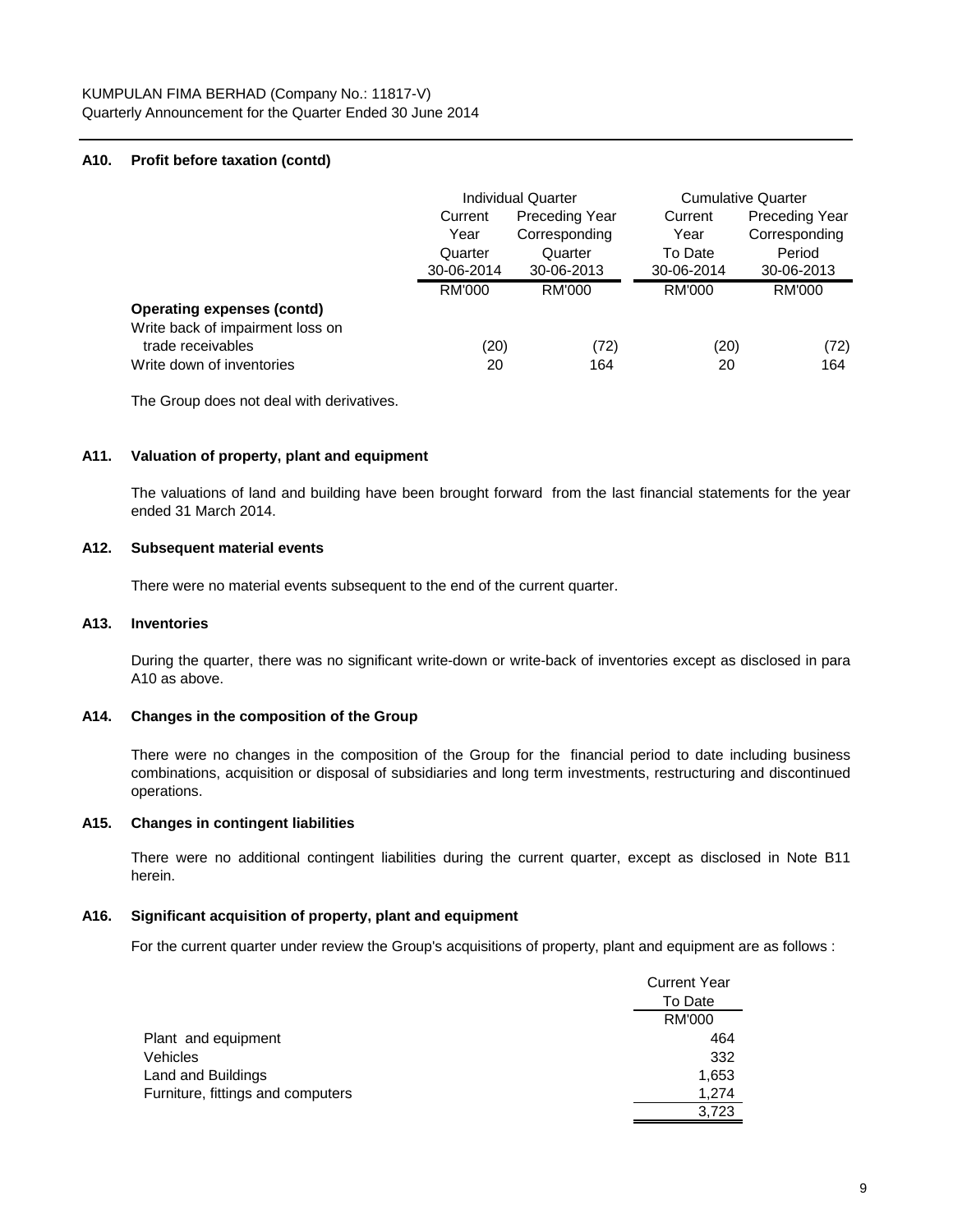## **A17. Capital commitments**

 $C$ urrent  $V$ e The amount of commitments not provided for in the interim financial statements as at 31 March 2014 were as follows:

|                                                       | Current Year |
|-------------------------------------------------------|--------------|
|                                                       | To Date      |
|                                                       | RM'000       |
| Property, plant and equipment                         |              |
| Approved and contracted for                           | 8.932        |
| Approved but not contracted for                       | 42,037       |
| Share of capital commitments of associated companies: |              |
| Property, plant and equipment                         |              |
| Approved and contracted for                           | 256          |
|                                                       |              |

## **A18. Related party transactions**

The Group's related party transactions during the financial period were as follows:

|                                              | Transacting                                              |                                             | Nature of                                  |         |
|----------------------------------------------|----------------------------------------------------------|---------------------------------------------|--------------------------------------------|---------|
| KFB and its subsidiaries                     | parties                                                  | Relationship                                | transactions                               | RM'000  |
| Kumpulan Fima Berhad                         | <b>BHR Enterprise</b><br>Sdn Bhd                         | Common<br>Shareholders/<br><b>Directors</b> | Advisory<br>services                       | (30)    |
| Fima Corporation Berhad                      | <b>Nationwide Express</b><br><b>Courier Services Bhd</b> | Common<br><b>Shareholders</b>               | Rental income                              | 17      |
| Fima Corporation Berhad                      | TD Technologies<br>Sdn. Bhd.                             | Common<br>Shareholders/<br><b>Directors</b> | Purchase made-<br>Software rental          | (18)    |
| PT Nunukan Jaya Lestari                      | <b>PT Pohon Emas</b><br>Lestari                          | Common<br>Shareholders/<br><b>Directors</b> | Purchase of fresh<br>fruit bunches         | (3,934) |
| Percetakan Keselamatan<br>Nasional Sdn. Bhd. | Fima Instanco Sdn. Bhd.                                  | Common<br>Shareholders                      | Rental income                              | 30      |
| Percetakan Keselamatan<br>Nasional Sdn. Bhd. | <b>Nationwide Express</b><br><b>Courier Services Bhd</b> | Common<br><b>Shareholders</b>               | Purchase<br>made -<br>delivery<br>services | (24)    |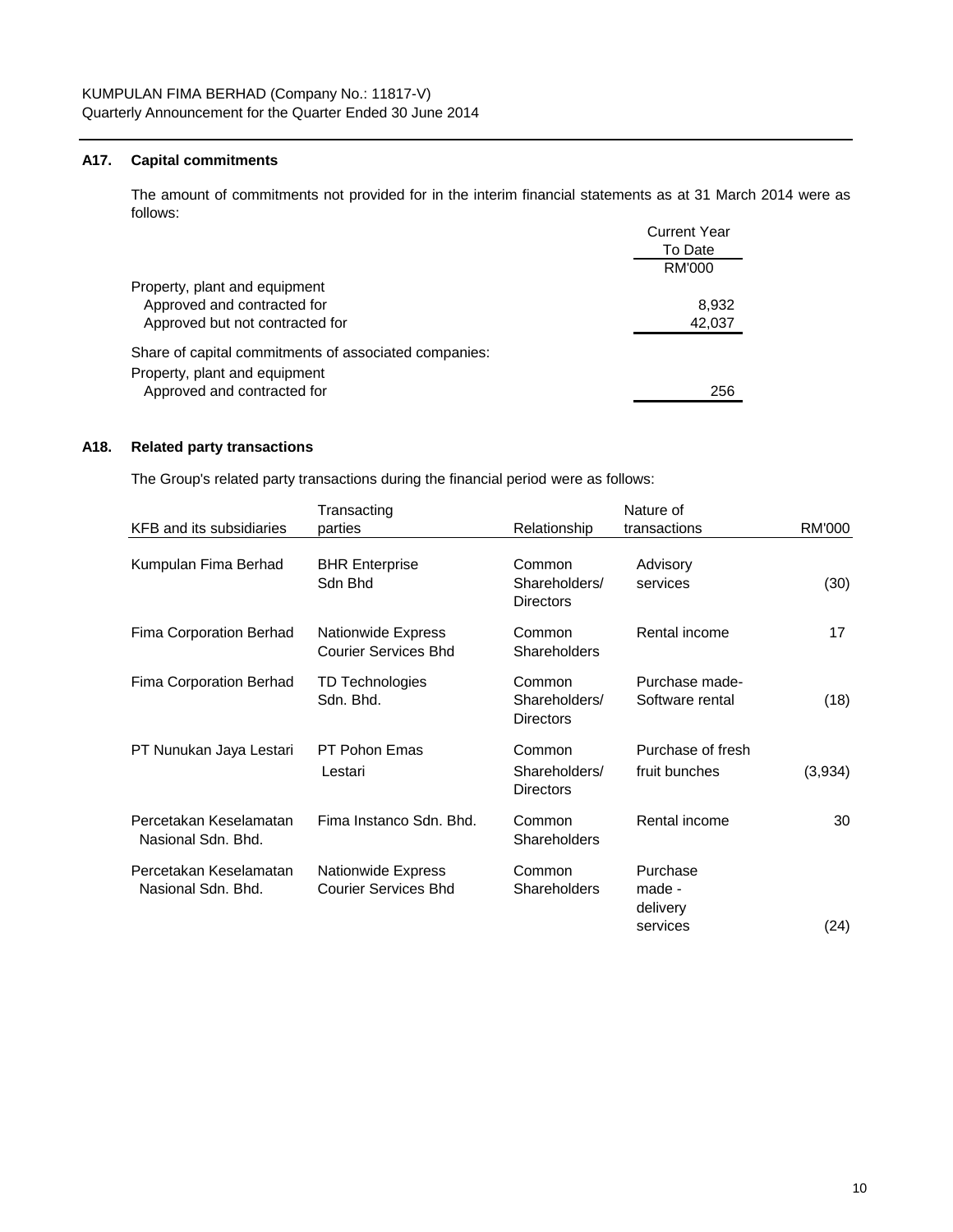## **PART B - BURSA SECURITIES LISTING REQUIREMENTS**

#### **B1. Review of performance**

#### **Group Performance**

|                   | Current | <b>Previous</b> |          |      |
|-------------------|---------|-----------------|----------|------|
| (RM Million)      | YTD     | YTD             | Variance | %    |
| Revenue           | 129.38  | 112.81          | 16.57    | 14.7 |
| Profit Before Tax | 32.05   | 30.14           | 1.91     | 6.3  |

The Group revenue for the 3 months ended ended 30 June 2014 increased to RM129.38 million as compared to RM112.81 million recorded in the previous corresponding period. The increase of RM16.57 million (14.7%) was mainly attributable to the higher revenue generated by the manufacturing and plantation divisions.

Profit before tax ("PBT") increased slightly by RM1.91 million to RM32.05 million (6.3%) from last year on account of higher PBT registered by food division.

The performance of each business division is as follows:

#### **Manufacturing Division**

|                   | <b>Current</b> | <b>Previous</b> |          |       |
|-------------------|----------------|-----------------|----------|-------|
| (RM Million)      | YTD            | YTD             | Variance | %     |
| Revenue           | 66.12          | 52.48           | 13.64    | 26.0  |
| Profit Before Tax | 12.44          | 13.22           | (0.78)   | (5.9) |

Revenue from **Manufacturing Division** increased by 26.0% to RM66.12 million from RM52.48 million last year, driven by higher sales volume of licenses and foreign travelling documents. However, PBT decreased by 5.9% to RM12.44 million from RM13.22 million posted last year mainly attributable to less favourable sales mix.

#### **Plantation Division**

|                                 | <b>Current</b> | <b>Previous</b> |          |         |
|---------------------------------|----------------|-----------------|----------|---------|
| (RM Million)                    | <b>YTD</b>     | <b>YTD</b>      | Variance | %       |
| Revenue                         |                |                 |          |         |
| Indonesia                       |                |                 |          |         |
| - Crude palm oil (CPO)          | 26.90          | 19.71           | 7.19     | 36.5    |
| - Crude palm kernel oil (CPKO)/ |                |                 |          |         |
| Palm kernel (PK)                |                | 2.91            | (2.91)   | (100.0) |
| Malaysia                        |                |                 |          |         |
| - Fresh fruit bunch/Pineapple   | 2.13           | 1.64            | 0.49     | 29.9    |
| Total                           | 29.03          | 24.26           | 4.77     | 19.7    |
|                                 |                |                 |          |         |
| <b>Profit Before Tax</b>        | 8.84           | 8.62            | 0.22     | 2.6     |
| <b>Sales Quantity (mt)</b>      |                |                 |          |         |
| CPO                             | 12,022         | 10,066          | 1,956    | 19.4    |
| <b>CPKO</b>                     |                | 1,106           | (1, 106) | (100.0) |
| Average net CIF selling price,  |                |                 |          |         |
| net of duty (RM)                |                |                 |          |         |
| CPO                             | 2,222          | 1,959           | 263      | 13.4    |
| <b>CPKO</b>                     |                | 1,874           | (1,874)  | (100.0) |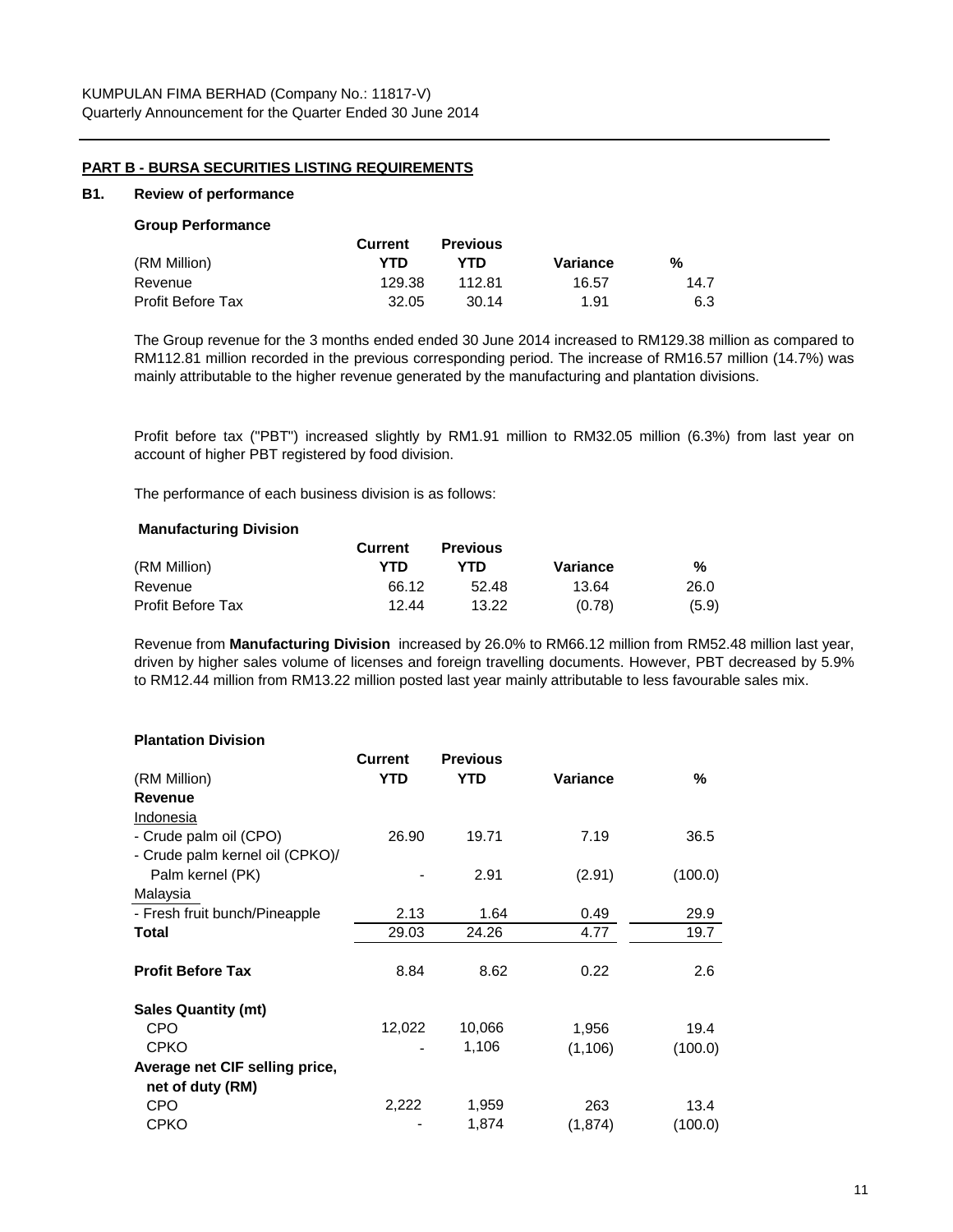## **B1. Review of performance (contd) Plantation Division (contd)**

Revenue from **Plantation Division** increased by 19.7% or RM4.77 million to RM29.03 million compared to corresponding period last year. This was mainly due to higher sales volume and higher selling price of CPO. The division registered a PBT of RM8.84 million, 2.6% higher over the same period last year.

|                          | Current | <b>Previous</b> |          |        |
|--------------------------|---------|-----------------|----------|--------|
| (RM Million)             | YTD     | YTD             | Variance | %      |
| Revenue                  | 15.29   | 16.72           | (1.43)   | (8.6)  |
| <b>Profit Before Tax</b> | 8.44    | 9.71            | (1.27)   | (13.1) |

**Bulking Division's** revenue decreased by RM1.43 million (8.6%) to RM15.29 million compared to last year's of RM16.72 million primarily as a result of lower contributions from the edible oil and base oil segments. In line with the decrease in revenue, PBT had also decreased by RM1.27 million (13.1%) to RM8.44 million.

## **Food Division**

**Bulking Division**

|                          | <b>Current</b> | <b>Previous</b> |          |        |
|--------------------------|----------------|-----------------|----------|--------|
| (RM Million)             | YTD            | <b>YTD</b>      | Variance | %      |
| Revenue                  |                |                 |          |        |
| Papua New Guinea (PNG)   | 16.11          | 15.95           | 0.16     | 1.0    |
| Malaysia                 | 1.85           | 2.08            | (0.23)   | (11.1) |
|                          | 17.96          | 18.03           | (0.07)   | (0.4)  |
| <b>Profit Before Tax</b> | 3.02           | 0.10            | 2.92     |        |

**Food Division** posted a marginal drop in revenue to RM17.96 million as compared to the same period last year of RM18.03 million. Despite achieving lower sales volume, the division's subsidiary in PNG posted higher revenue on the back of higher average selling price following the price increase which took effect in April 2014. PBT for the current quarter rose by RM2.92 million compared to last year, mainly derived from recognition of unrealised forex gain due to the pegging of local currency, Kina against US Dollar effective from 4 June 2014

## **B2. Comparison with preceding quarter's results**

#### **Group Performance**

|                          | OTR <sub>1</sub> | OTR 4          |          |       |
|--------------------------|------------------|----------------|----------|-------|
| (RM Million)             | FY 2015          | <b>FY 2014</b> | Variance | %     |
| Revenue                  | 129.38           | 136.51         | (7.13)   | (5.2) |
| <b>Profit Before Tax</b> | 32.05            | 25.89          | 6.16     | 23.8  |

During the current quarter, the Group's revenue decreased by 5.2% or RM7.13 million to RM129.38 million against the preceding quarter, as a result of the lower revenue recorded by plantation and bulking divisions.

However, PBT improved by RM6.16 million to RM32.05 million as compared to RM25.89 million recorded in the preceding quarter on account of better performance of the manufacturing and food divisions.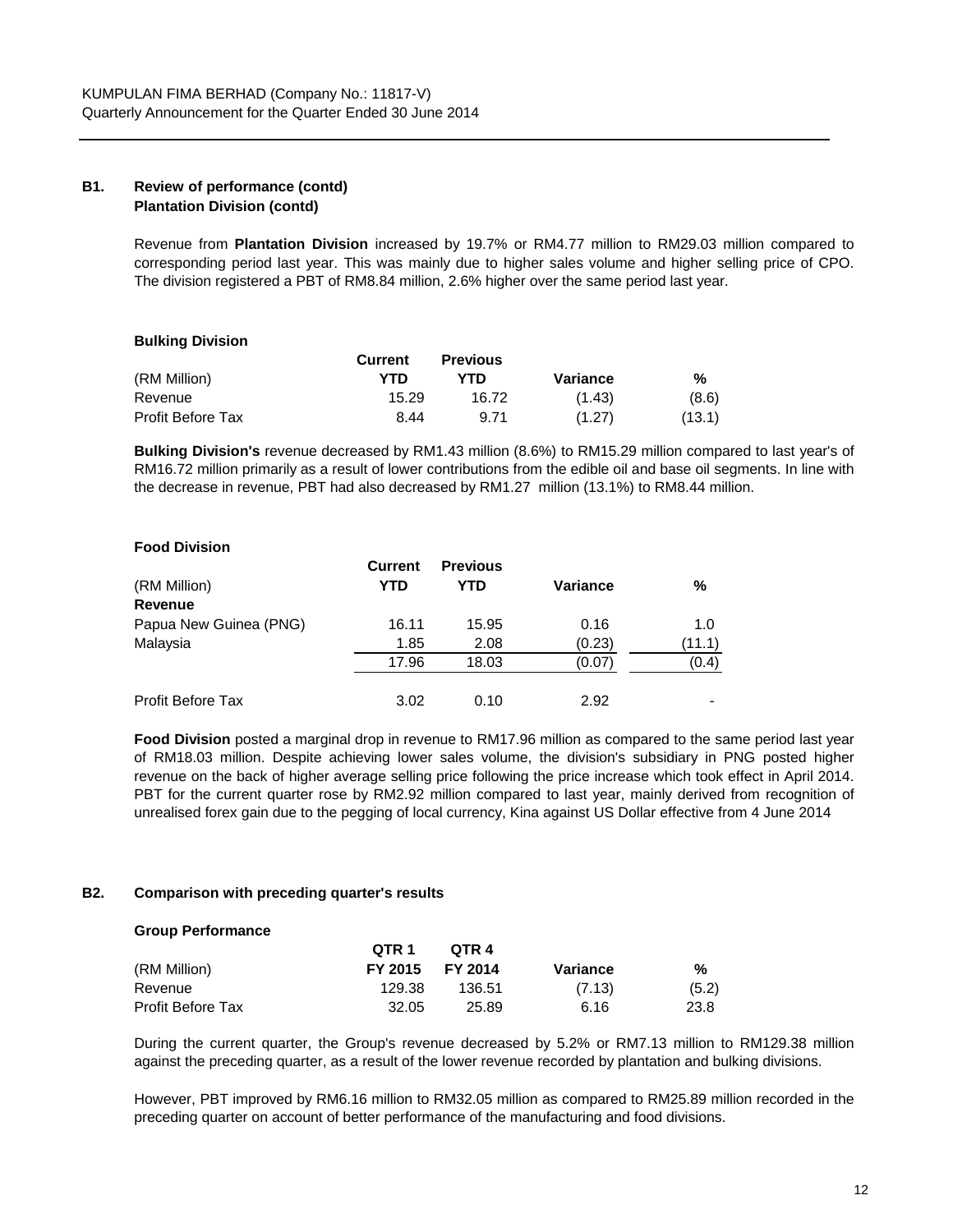## **B2. Comparison with preceding quarter's results (contd)**

The performance of each business division is as follows:

| OTR 1   | OTR 4   |          |      |
|---------|---------|----------|------|
| FY 2015 | FY 2014 | Variance | %    |
| 66.12   | 58.02   | 8.10     | 14.0 |
| 12.44   | 9.24    | 3.20     | 34.6 |
|         |         |          |      |

**Manufacturing Division** revenue for the quarter under review grew 14.0% compared to the preceding quarter due to improved volumes for travel documents. In line with the increase in revenue, PBT for the current quarter rose RM3.20 million to RM12.44 million.

| <b>Plantation Division</b>                         |         |                  |                 |         |
|----------------------------------------------------|---------|------------------|-----------------|---------|
|                                                    | QTR 1   | QTR <sub>4</sub> |                 |         |
| (RM Million)                                       | FY 2015 | FY 2014          | <b>Variance</b> | ℅       |
| <b>Revenue</b>                                     |         |                  |                 |         |
| Indonesia                                          |         |                  |                 |         |
| - CPO                                              | 26.90   | 36.41            | (9.51)          | (26.1)  |
| - PK/CPKO                                          |         | 4.44             | (4.44)          | (100.0) |
| Malaysia                                           |         |                  |                 |         |
| - Fresh fruit bunch/Pineapple                      | 2.13    | 2.04             | 0.09            | 4.4     |
| Total                                              | 29.03   | 42.89            | (13.86)         | (32.3)  |
| <b>Profit Before Tax</b>                           | 8.84    | 10.77            | (1.93)          | (17.9)  |
| <b>Sales Quantity (mt)</b>                         |         |                  |                 |         |
| CPO                                                | 12,022  | 14,119           | (2,097)         | (14.9)  |
| <b>CPKO</b>                                        |         | 1,011            | (1,011)         | (100.0) |
| Average net CIF selling price,<br>net of duty (RM) |         |                  |                 |         |
| CPO                                                | 2,222   | 2,580            | (358)           | (13.9)  |
| <b>CPKO</b>                                        |         | 3,969            | (3,969)         | (100.0) |

**Plantation Division** revenue and PBT of RM29.03 million and RM8.84 million, respectively, representing a 32.3% and 17.9% decline respectively, over the previous quarter. The decrease was mainly due to lower sales volume of CPO and zero sales of CPKO.

## **Bulking Division**

|                          | OTR <sub>1</sub> | OTR 4   |          |        |
|--------------------------|------------------|---------|----------|--------|
| (RM Million)             | FY 2015          | FY 2014 | Variance | %      |
| Revenue                  | 15.29            | 16.78   | (1.49)   | (8.9)  |
| <b>Profit Before Tax</b> | 8.44             | 10.19   | (1.75)   | (17.2) |

Revenue from **Bulking Division** of RM15.29 million was 8.9% lower than preceding quarter. The decrease was mainly due to lower revenue from the edible oil segment.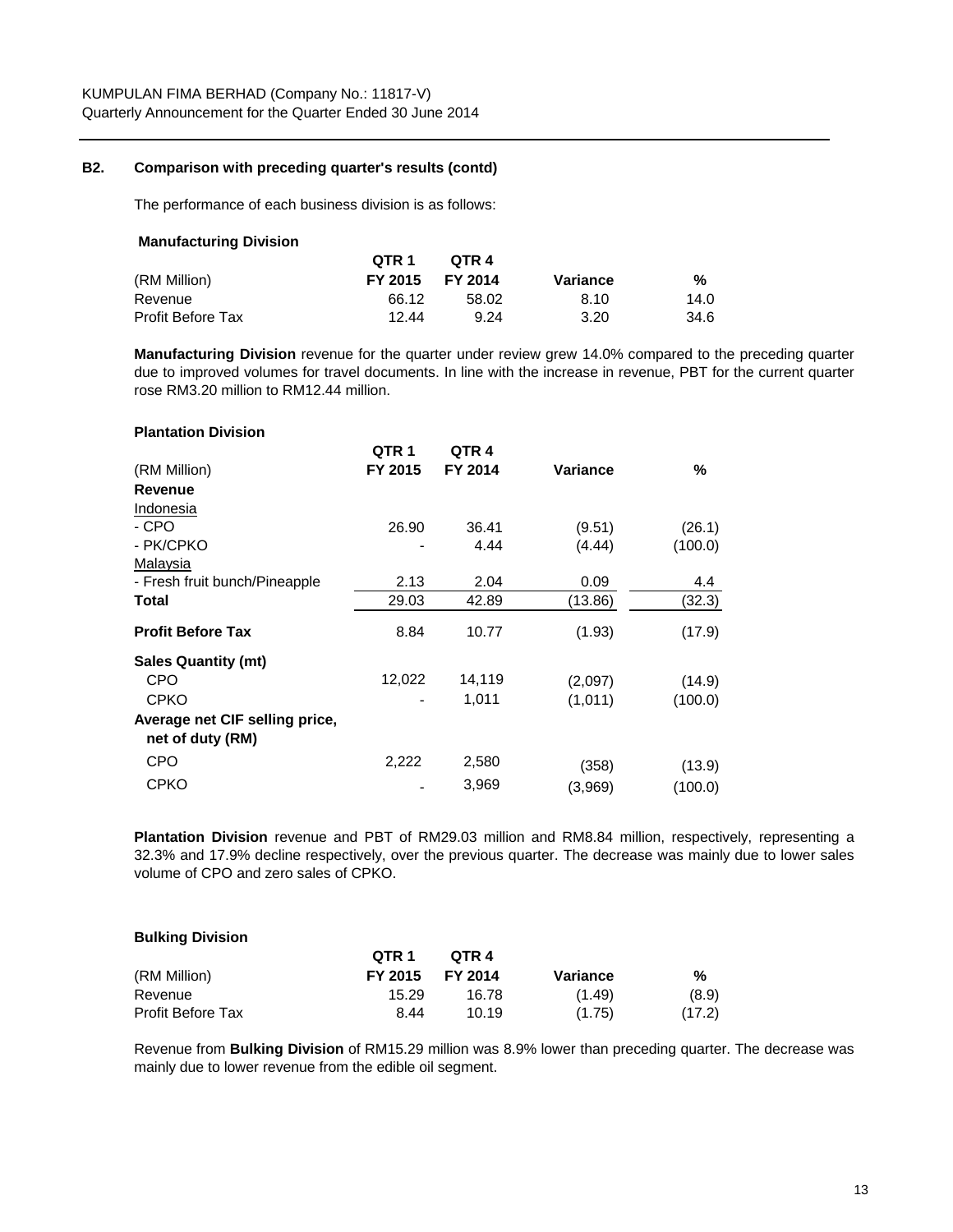## **B2. Comparison with preceding quarter's results (contd)**

| <b>Food Division</b>     |                  |                  |                 |       |
|--------------------------|------------------|------------------|-----------------|-------|
|                          | QTR <sub>1</sub> | QTR <sub>4</sub> |                 |       |
| (RM Million)             | FY 2015          | <b>FY 2014</b>   | <b>Variance</b> | %     |
| Revenue                  |                  |                  |                 |       |
| <b>PNG</b>               | 16.11            | 15.56            | 0.55            | 3.5   |
| Malaysia                 | 1.85             | 1.92             | (0.07)          | (3.6) |
|                          | 17.96            | 17.48            | 0.48            | 2.7   |
| <b>Profit Before Tax</b> | 3.02             | (5.27)           | 8.29            | 157.3 |

Revenue from **Food Division** increased slightly by RM0.48 million to RM17.96 million as compared to the preceding quarter. The division recorded PBT of RM3.02 million from loss of RM5.27 million recorded in the preceding quarter. This was mainly due to recognition of unrealised forex exchange loss during the preceding quarter.

## **B3. Prospects**

The Directors expect the performance of the Group to be satisfactory for the remaining period of year. The prospect of each business division for the remaining period of the financial year is as follows:

The **Manufacturing Division** shall continue to focus on product enhancement and operational efficiency.

The prospect for **Plantation Division** is very much dependent on global commodity prices. Based on the current prices of palm oil products, the outlook for this division continues to remain steady as the average yield is expected to remain at the present level.

**Bulking Division.** The prospect for the remaining period was expected to remain challenging with the anticipated variation in the Malaysia Derivatives Exchange's (MDEX) Edible Oil tender and transhipment businesses. This arises from the differential export duty structure between Malaysia and Indonesia. The anticipated increase in transhipment activities in base oil and import of industrial chemical products would be offset against the anticipated reduction in edible oil throughput. The storage utilisation rate is expected to be challenging for the remaining period of the financial year. The division is looking into tying up customers with long term contract and handling more high margin products.

**Food Division** faces tough market conditions particularly in Papua New Guinea where the division's main operation is located, amidst increased competition and the weakening Kina. In June 2014, the Bank of PNG had pegged its currency, Kina to the US Dollar to address the weakened Kina. The division will continue to concentrate on productivity improvement, cost control and passing through additional costs to customers.

## **B4. Explanatory notes on variances with profit forecasts or profit guarantees**

The Group did not issue any profit forecast and/or profit guarantee to the public.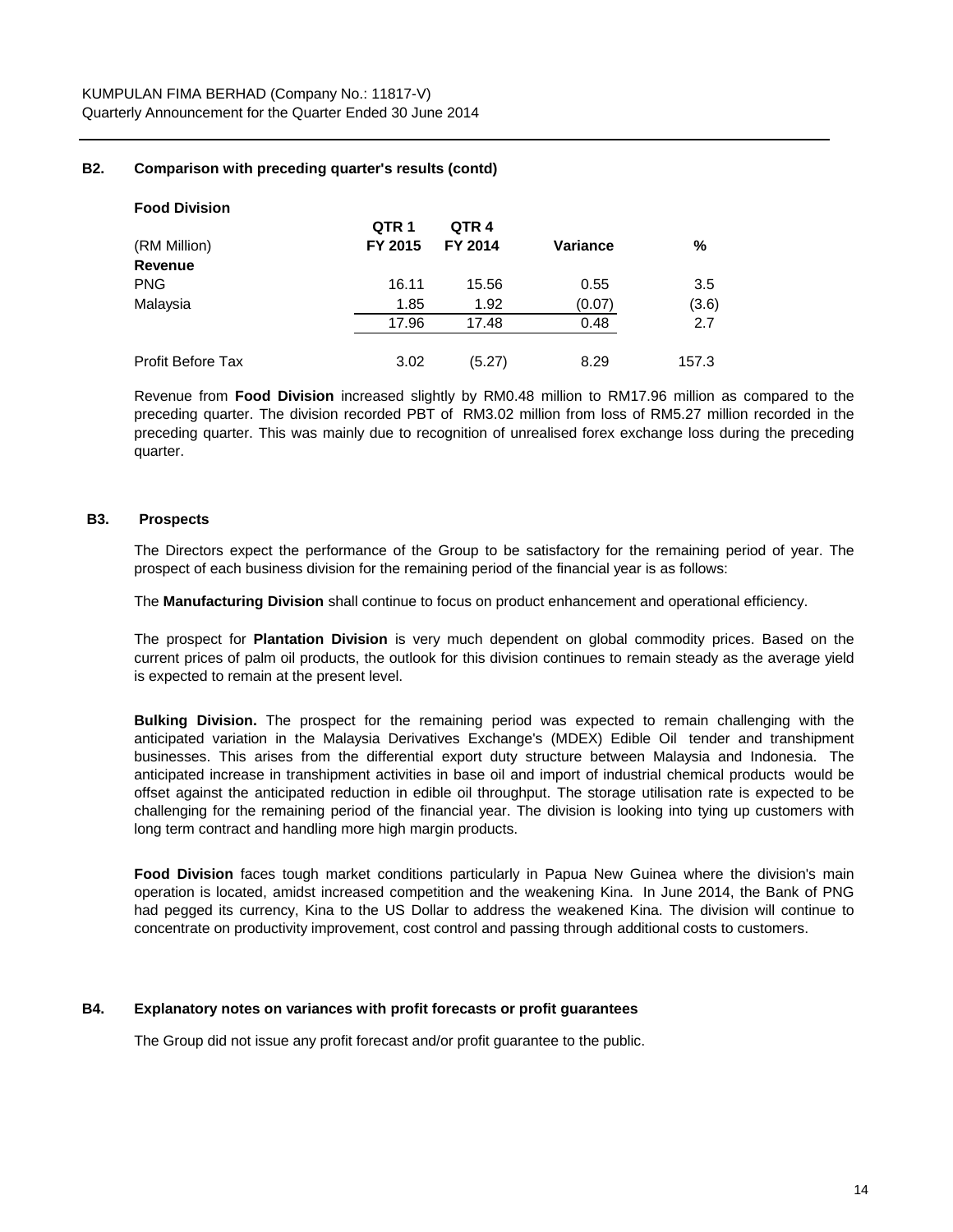#### **B5. Taxation**

Taxation comprises the following:

|                  |               | <b>Individual Quarter</b> |               | <b>Cumulative Quarter</b> |  |
|------------------|---------------|---------------------------|---------------|---------------------------|--|
|                  |               | Current Preceding Year    |               | Current Preceding Year    |  |
|                  |               | Year Corresponding        |               | Year Corresponding        |  |
|                  | Quarter       | Quarter                   | To Date       | Period                    |  |
|                  | 30-06-2014    | 30-06-2013                | 30-06-2014    | 30-06-2013                |  |
|                  | <b>RM'000</b> | <b>RM'000</b>             | <b>RM'000</b> | <b>RM'000</b>             |  |
| Current taxation | (7,245)       | (8,987)                   | (7,245)       | (8,987)                   |  |

The effective tax rate on Group's profit to date of 22.48% is lower than the statutory tax rate mainly due to utilisation of losses carried forward by a foreign subsidiary company.

#### **B6. Profits/(losses) on sale of unquoted investments and/or properties**

There were no sale of unquoted investments and/or properties during the current quarter.

## **B7. Purchase or disposal of quoted securities**

There were no purchase or disposal of quoted securities during the current quarter.

## **B8. Corporate proposals**

There were no changes in the composition of the Group for the current quarter and financial period to date including business combination, acquisition or disposal of subsidiaries and long term investment, restructuring and discontinued operations except the following:

On 17 June 2014, a subsidiary, Fima Corporation Berhad ("FimaCorp") entered into a conditional Sale and Purchase Agreement ("SPA") with Yee Kong Fatt and Cheong Kok Tong for the acquisition of two million (2,000,000) ordinary shares of RM1.00 each, representing the entire equity interest of Gabungan Warisan Sdn. Bhd. ("GWSB") for a total purchase consideration of RM3.702 million.

GWSB has been granted a 99 year lease by Akademi Yakin Sdn. Bhd ("AYSB"), a wholly-owned subsidiary of Yayasan Kelantan Darul Naim, to undertake the development of a parcel of land measuring approximately 617.3 acres land under PT 4718, HS(D) 9350, Mukim Kuala Stong, Jajahan Kuala Krai, Kelantan Darul Naim ("the Land") into an oil palm plantation in accordance with the terms and conditions as set out in the agreement to lease dated 18 May 2014.

On 14 August 2014, the Company announced that the period of fulfillment of the Conditions Precedent as set out in the SPA has been extended for a further period of 21 days i.e. from 16 August 2014 to 6 September 2014.

On 18 August 2014, the Company announced that AYSB's consent to the sale of Sale Shares to the Purchaser was obtained as per letter from AYSB dated 12 August 2014 which was received on 15 August 2014.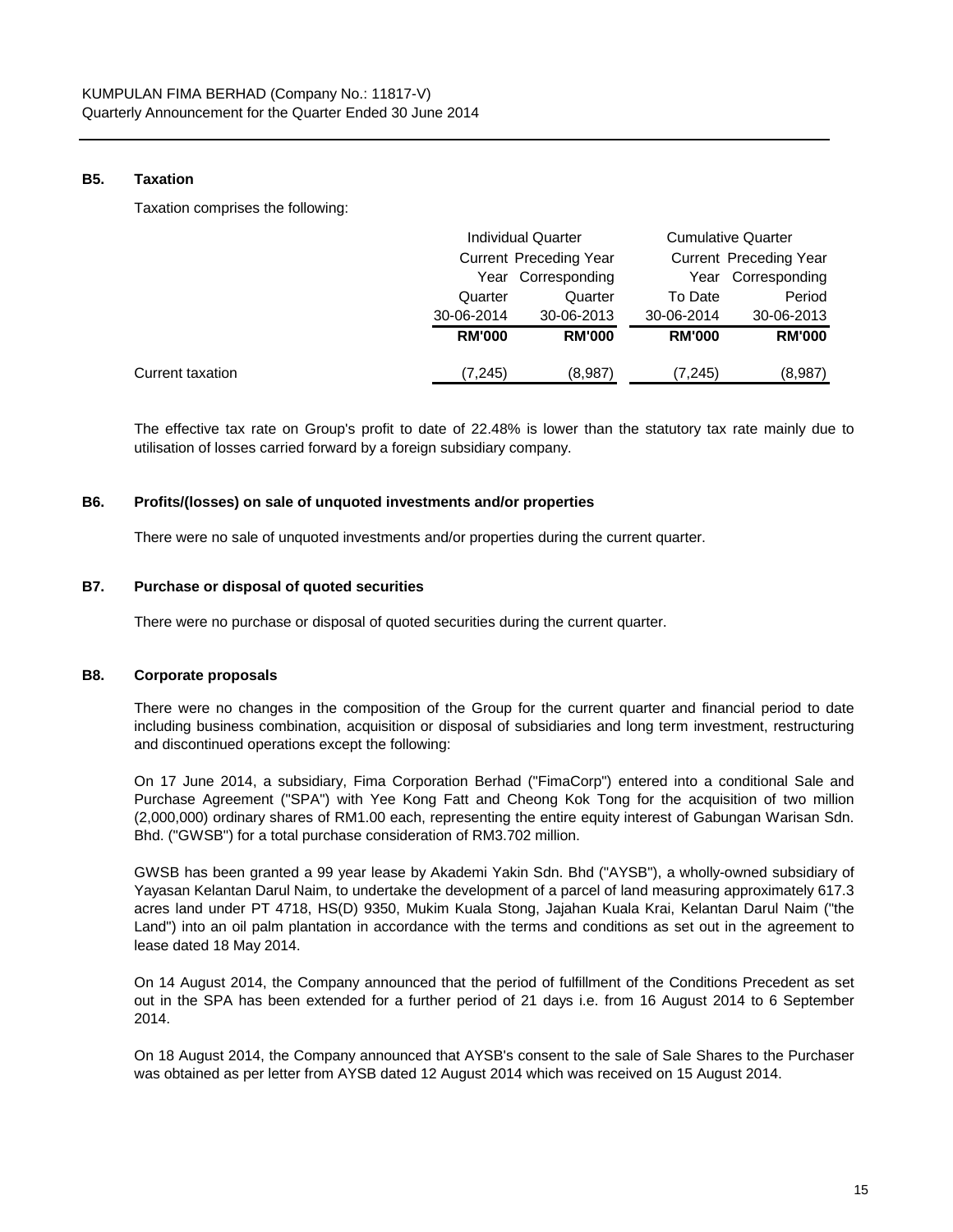#### **B9. Borrowings and debt securities**

|      |                                                                         | As at                       | As at                       |
|------|-------------------------------------------------------------------------|-----------------------------|-----------------------------|
|      |                                                                         | 30-06-2014<br><b>RM'000</b> | 30-06-2013<br><b>RM'000</b> |
|      | Secured:<br>Current                                                     | 4,054                       | 6,195                       |
|      |                                                                         |                             |                             |
| B10. | Realised/unrealised profits/losses                                      |                             |                             |
|      |                                                                         | As at                       | As at                       |
|      |                                                                         | 30-06-2014<br><b>RM'000</b> | 31-03-2014<br><b>RM'000</b> |
|      | Total retained profits of Kumpulan Fima Berhad<br>and its subsidiaries: |                             |                             |
|      | - Realised                                                              | 322,055                     | 304,027                     |
|      | - Unrealised                                                            | (30, 824)                   | (32,700)                    |
|      |                                                                         | 291,231                     | 271,327                     |
|      | Total share of retained profits from<br>associated companies:           |                             |                             |
|      | - Realised                                                              | 33,107                      | 32,960                      |
|      | - Unrealised                                                            | 1,107                       | 1,447                       |
|      |                                                                         | 34,214                      | 34,407                      |
|      | Add: Consolidation adjustments                                          | (28, 959)                   | (27, 338)                   |
|      | Total group retained profits as per consolidated accounts               | 296,486                     | 278,396                     |

#### **B11. Changes in material litigations**

Pending material litigation since preceeding quarter is as follows:

Following the termination of the Tenancy Agreement by Malaysia Airports Holding Berhad ("MAHB") on 11 May 2000, a subsidiary, Fima Corporation Berhad ("FimaCorp"), as the Principal Tenant issued a termination notice dated 15 May 2000 to all its respective sub-tenants at Airtel Complex, Subang.

Pursuant to the above, on 28 September 2001, FimaCorp was served a Writ of Summons dated 9 August 2001 from a tenant ("Plaintiff") claiming for a compensation sum of approximately RM2.12 million being the renovation costs and general damages arising from the early termination of the Tenancy Agreement at Airtel Complex, in Subang. The Board of FimaCorp had sought the advice of the solicitors and was of the opinion that there should be no compensation payable to the Plaintiff as the demised premises was acquired by a relevant authority, MAHB, which was provided in the Tenancy Agreement between FimaCorp and the Plaintiff.

On 11 November 2008, the Court had disposed off this matter summarily in favour of the Plaintiff and on 4 March 2009, FimaCorp had filed its Record of Appeal to the Court of Appeal to appeal against the decision.

The subsidiary had made full provision for the compensation claim of RM2.12 million in the financial year ended 31 March 2009.